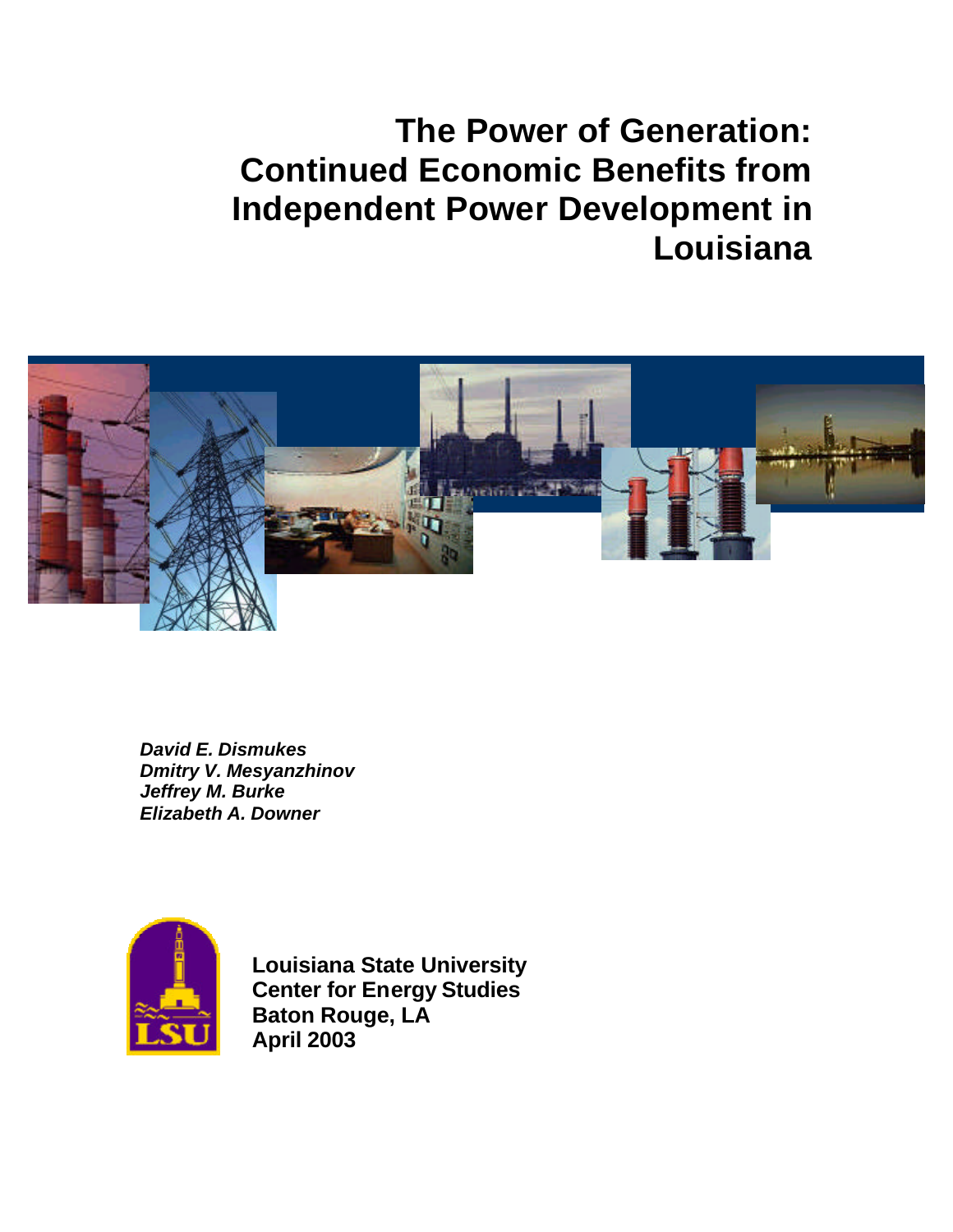# **TABLE OF CONTENTS**

| <b>SECTION 2: REVISITNG THE RISE OF INDEPENDENT POWER</b>                                                                                             |
|-------------------------------------------------------------------------------------------------------------------------------------------------------|
| SECTION 3: REASONS FOR THE INDEPENDENT POWER INDUSTRY'S                                                                                               |
|                                                                                                                                                       |
| SECTION 4: INDEPENDENT POWER DEVELOPMENT IN LOUISIANA 14                                                                                              |
| <b>SECTION 5: EFFICIENCY OPPORTUNITIES ASSOCIATED WITH</b>                                                                                            |
| 5.1 Methods for Estimating Wholesale Market Efficiency Opportunities28<br>5.2 Empirical Estimates of Efficiency Opportunities From Expanded Wholesale |
|                                                                                                                                                       |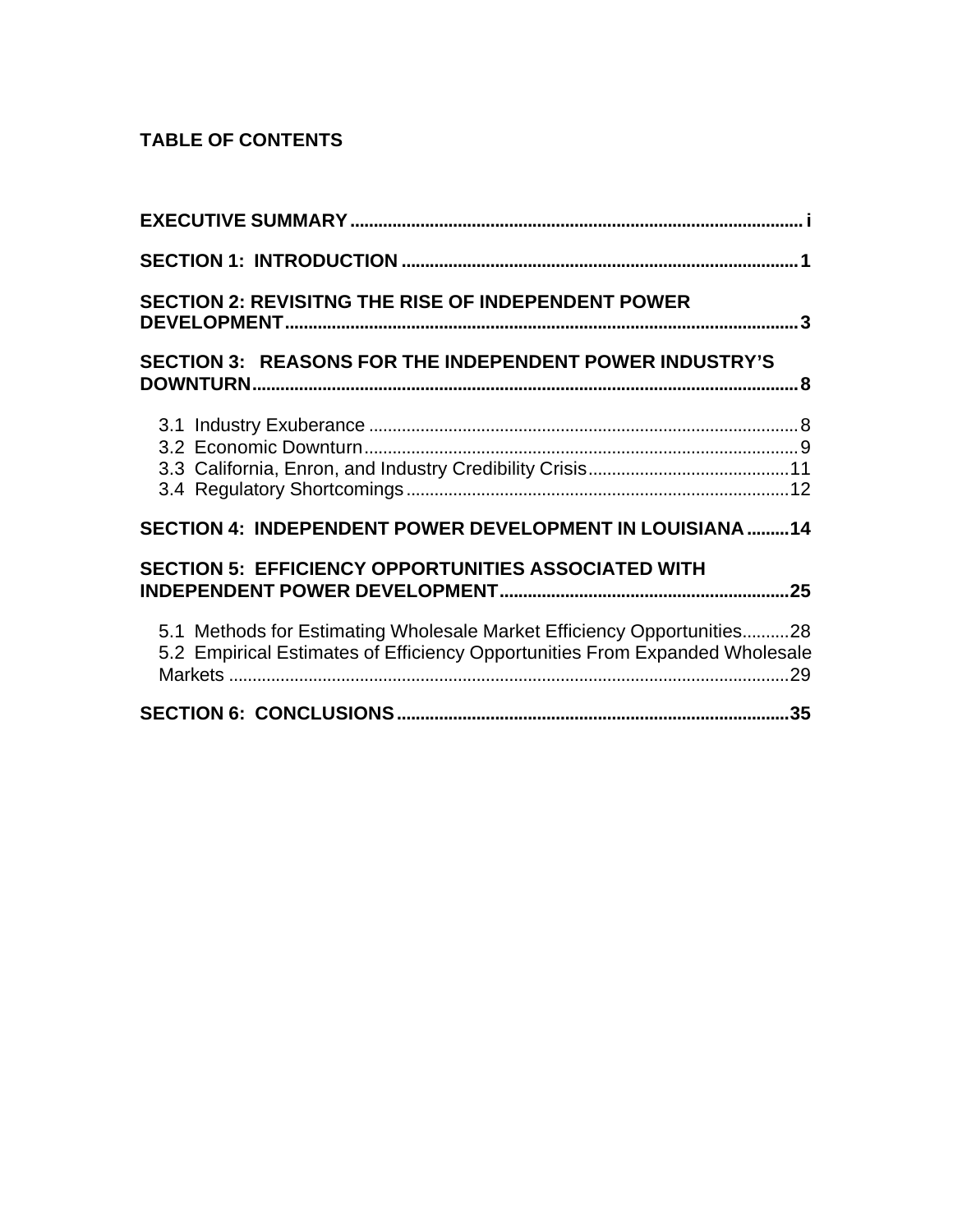# **TABLE OF FIGURES**

| Figure 1: Share Prices of Merchant Industry Participants by Originating Sector6  |
|----------------------------------------------------------------------------------|
| Figure 2: Annual Change of U.S. Real Gross Domestic Product (GDP)  9             |
|                                                                                  |
|                                                                                  |
|                                                                                  |
| Figure 6: Louisiana Gas and Power Transmission Infrastructure 16                 |
| Figure 7: Disposition of Regional Generating Capacity by Age Category17          |
| Figure 8: Efficiency Disposition of Regional Generating Capacity by Age          |
| Figure 9: Announced Independent Power Facilities in Louisiana 19                 |
| Figure 10: Regional Independent Power Capacity At Risk from Not Being            |
| Figure 11: Hypothetical Example of Efficiency Enhancing Opportunities of         |
| Figure 12: Estimated Base Case and Revised Least Cost Dispatch31                 |
| Figure 13: Estimated Total Regional Savings Associated with Efficiency Gains (\$ |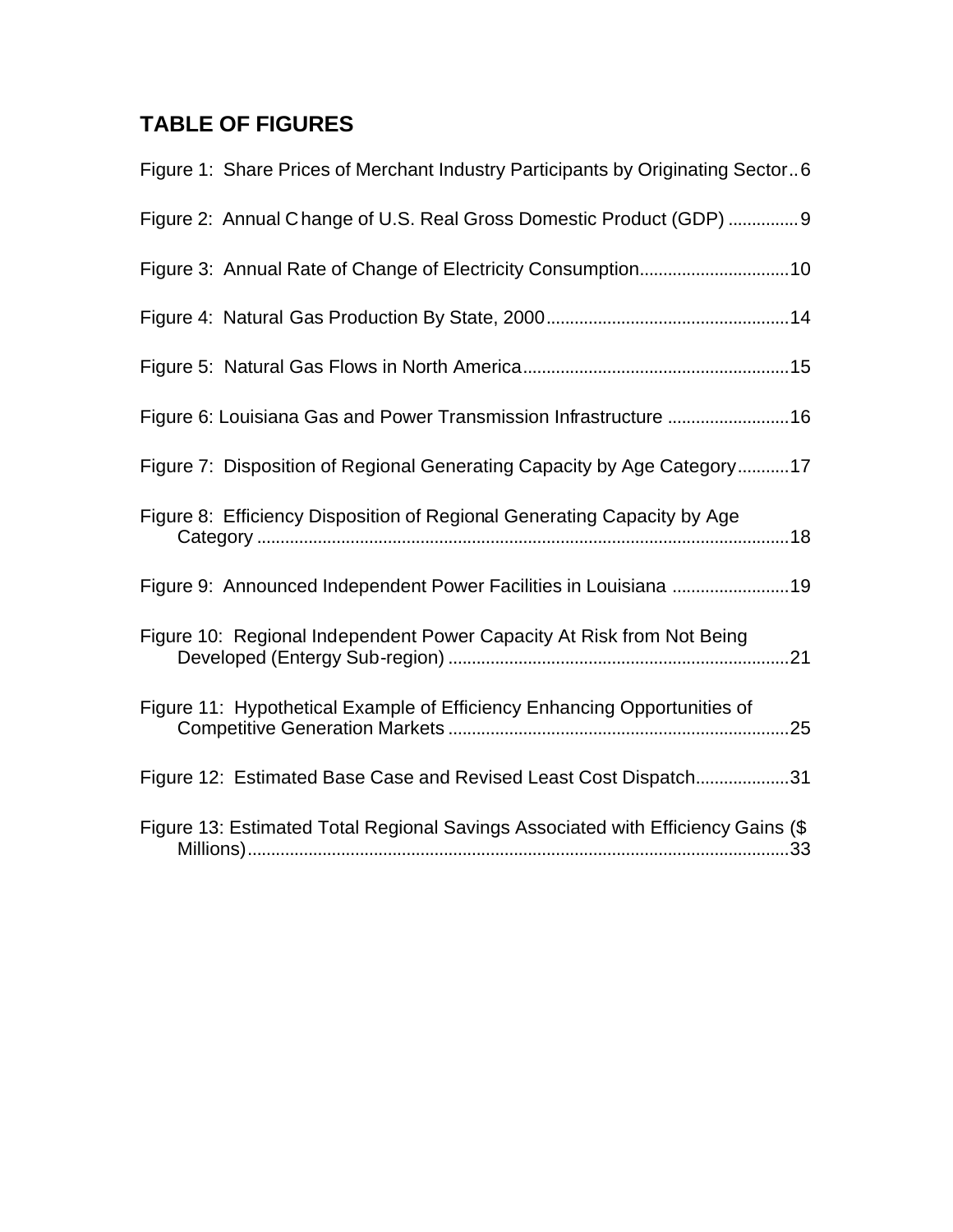# **TABLE OF TABLES**

| Table 1: Announced, Cancelled, and Tabled Power Generation, 2000-20105        |
|-------------------------------------------------------------------------------|
|                                                                               |
| Table 3: Electricity Consumption Per Class (Million kWhs, 2000-2002) 11       |
| Table 4: Regional Independent Power Plant Development in SERC 20              |
| Table 5: Louisiana Independent Power Development (2000-2006) 20               |
| Table 6: Revised Economic Impacts Associated with the Construction of         |
| Table 7: Revised Economic Impacts Associated with the Operation and           |
| Table 8: Oil and Gas-Fired Generating Capacity by Major Heat Rate Category 29 |
| Table 9: Top 25 High Heat Rate Units (Units 100 MW and Greater) 30            |
|                                                                               |
| Table 11: Break out of Estimated Regional Savings from Efficiency Gains 34    |
| Table 12: Break out of Estimated Louisiana Per Customer Savings by Customer   |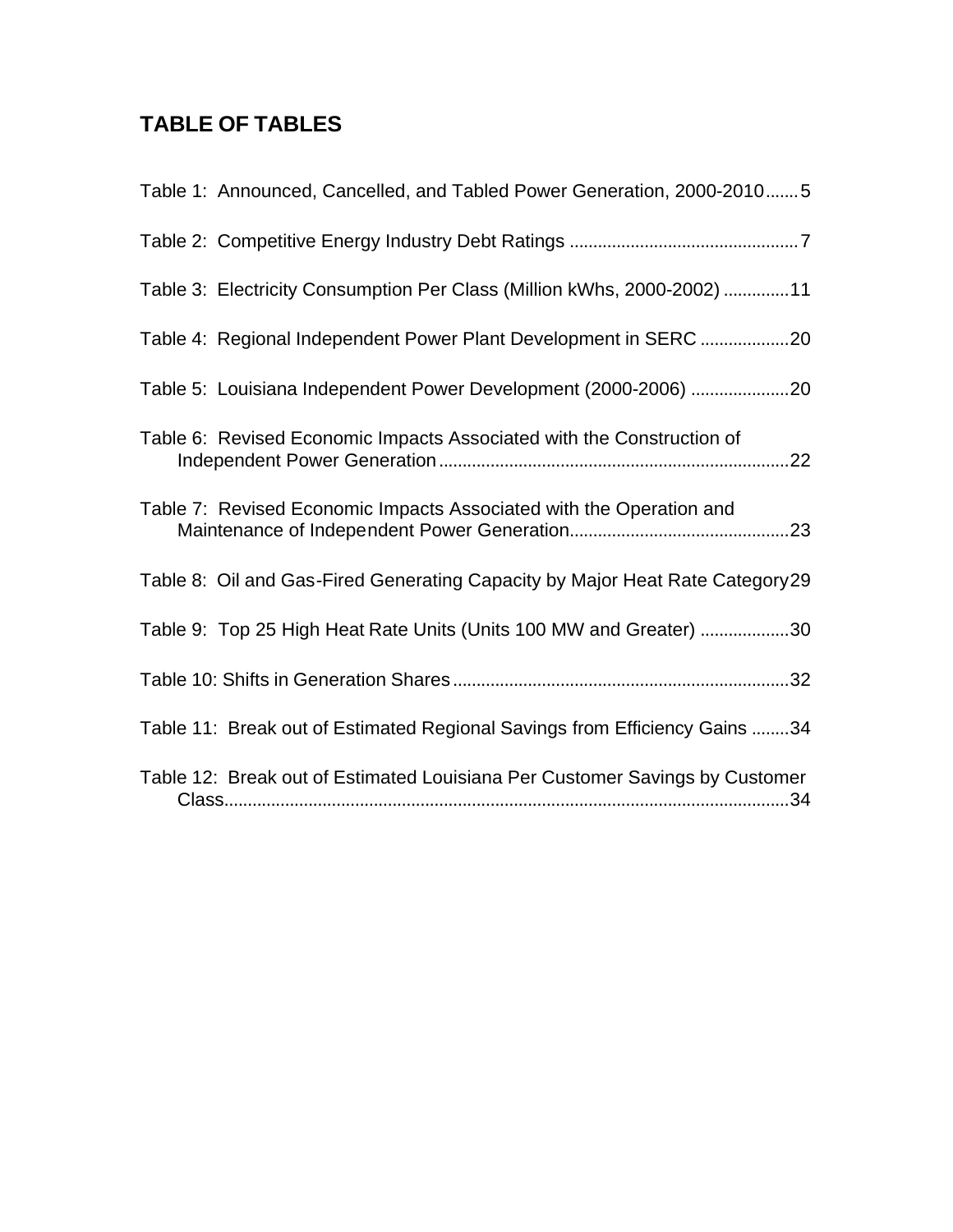# **EXECUTIVE SUMMARY**

The purpose of this report is to update the CES IPP Study issued over one and half years ago on independent power development within Louisiana. This report addresses two major areas. The first area is providing an update to stakeholders on recent events in the competitive energy business, the factors leading to its recent downturn, and the impact that this downturn has had on power plant development in Louisiana. The second area addressed in the report is to provide an estimate of the potential economic opportunities for the more efficient dispatch of these merchant power facilities and the displacement of older, less efficient power generation facilities in the region.

#### **Economic Opportunities Associated with the Construction and Operation of Independent Power Facilities**

Over the past year, the industry has been rocked by a souring economy, industry scandals, regulatory uncertainty, and declining access to capital markets for continued generation development. As a result, a number of the projects that were originally envisioned for development in Louisiana, and around the U.S., have been cancelled. Despite the industry set-back, there is still a considerable amount of new development likely to come on-line in Louisiana over the next several years. This study finds that despite the industry set back, the economic benefits from independent power facilities include:

- A \$4.1 billion capital investment in the state by the end of 2005 in facilities that are likely to be completed;
- A likely investment of 7,406 MWs of new and efficient power generation;
- An estimated total economic impact associated with the construction of independent power facilities in Louisiana of \$1.5 billion by 2005. The direct economic impact is \$1.2 billion, and the "multiplier" effects of the construction activities in the state is \$179 million.
- The total potential employment opportunities associated with the construction of these independent power facilities is 4,963 jobs. Some 2,408 jobs are associated with the multiplier effects of these construction activities.
- Value added is a broader measure of the total income created directly in an industry. The estimated total value added associated with the construction of the independent power facilities likely to be developed in the state is \$237 million. Wages account for close to \$155 million of this increased value added.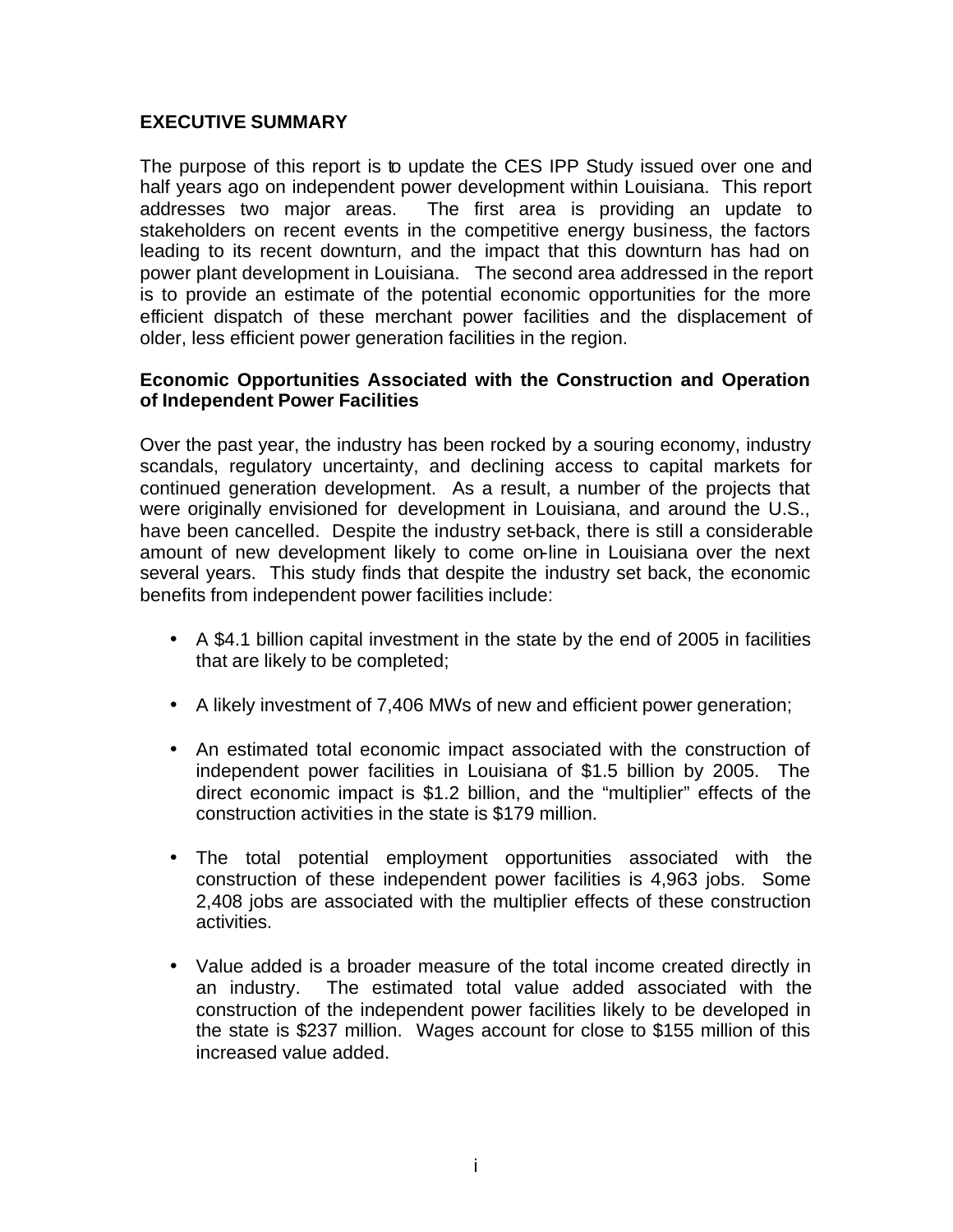- The estimated total economic impact associated with the annual operation of the facilities likely to be developed in Louisiana is \$932 million. Approximately \$31 million is associated with the multiplier effects of these activities.
- The estimated total employment opportunities associated with the operation of these independent power generation facilities is 787 jobs. Around 430 of these employment opportunities are from the multiplier effects of plant operations.

# **Efficiency Opportunities Associated with Dispatching Independent Power Facilities in Regional Wholesale Markets**

- The standard efficiency rating used for electric power generation is referred to as the "heat rate" and is measured by the amount of energy used to generate one kilowatt-hour (kWh) of electricity. The unit of energy is typically measured in British thermal units (Btus). A lower heat rate entails a lower amount of energy used to produce a single kWh, while a higher heat rate entails that more energy is being used to generate a single kWh. The heat rates for new natural gas fired independent power facilities are very efficient:
	- o As low as 5,000 Btu/kWh heat rate for a new cogeneration (combined heat and power) application;
	- o As low as 6,000 Btu/kWh heat rate for a new combined cycle facility;
	- o As low as 10,000 Btu/kWh heat rate for a new combustion turbine facility.
- There are 12,901 MWs of natural gas fired, utility generating capacity that is operating at a heat rate of 10,000 Btus/kWh or higher. There are 18,958 MWs of natural gas fired, utility generating capacity that is operating at a heat rate of 9,000 Btus/kWh or higher. This compares unfavorably with newer natural gas technologies under development by competitive developers.
- Louisiana and our regional utility generating facilities are old. Some 73 percent are over 20 years old, while some 43 percent are over the age of 30.
- There are potentially significant opportunities for independent power facilities to begin to displace older utility generation facilities. Based upon estimates provided in this report, the potential fuel cost savings associated with the displacement of these older units are as follows: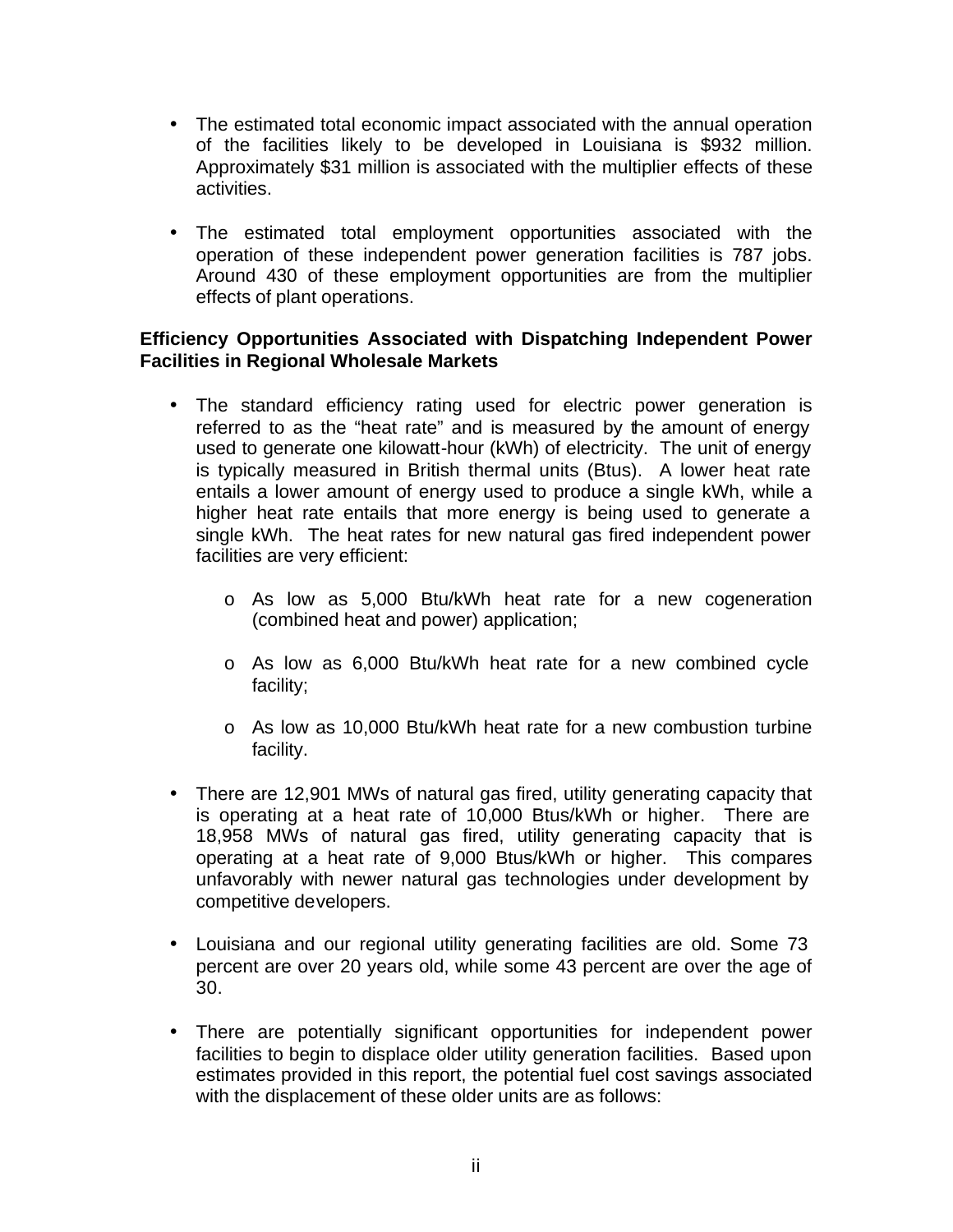- o For the Entergy sub-region as a whole, some \$411 million in 2000, \$825 million in 2003, and \$926 million in 2005;
- o The share of these regional efficiency savings estimates for Louisiana could be as much as \$178 million in 2000, \$357 million in 2003, and \$401 million in 2005.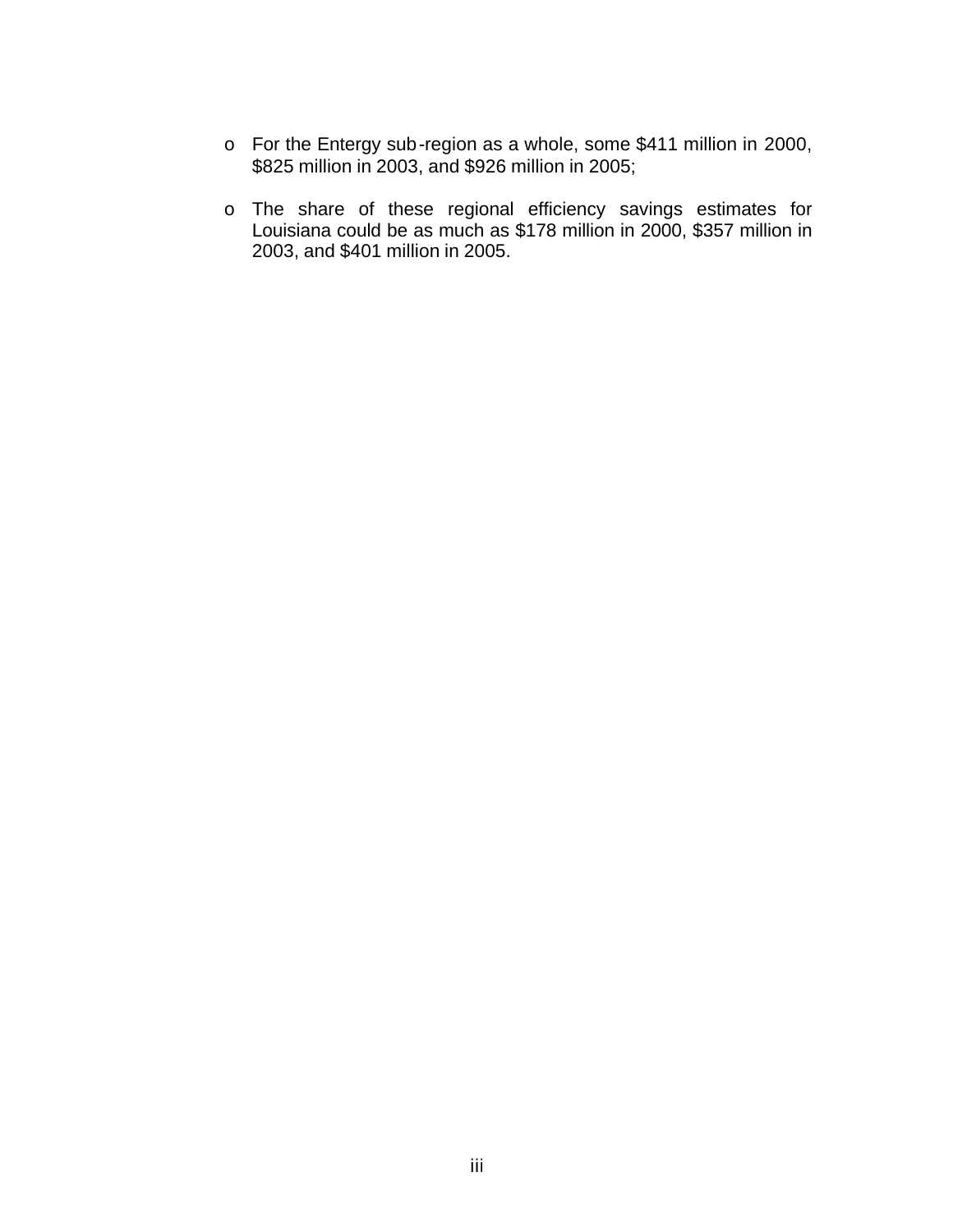# **SECTION 1: INTRODUCTION**

 $\overline{a}$ 

In October, 2001, the Center for Energy Studies released a study examining the development of independent power generation in Louisiana (hereafter referred to as the "CES IPP Study").<sup>1</sup> The study examined the level and nature of merchant development in the state, the reasons for this development, and the potential economic impacts associated with independent power development in Louisiana.

The CES IPP Study concluded that there were considerable economic opportunities associated with the construction and operation of these new independent power facilities. Some of the study's conclusions included:

- An estimated \$7.8 billion potential capital investment in announced independent power facilities in Louisiana.
- Some 13,758 MWs of existing and announced independent power capacity, 40 percent of which was from highly efficient cogeneration (combined heat and power) facilities at Louisiana industrial facilities.
- A total potential one-time economic impact associated with the construction of Louisiana's announced independent power facilities around \$2.8 billion.
- A potential employment impact of some 9,382 jobs and some \$300 million of increased wages associated with the construction of the new power generation facilities.
- A total potential economic impact associated with the annual operation of these facilities of \$1.8 billion.
- Total potential employment opportunities associated with the operation of these announced independent power facilities around 1,483 jobs.

Since the last CES IPP study, the landscape of the energy business has changed dramatically. This landscape was indelibly altered by the Enron crisis and subsequent industry meltdown. As a result, a number of the economic opportunities that were estimated in the former CES IPP Study, are now in jeopardy of not being attained.

<sup>1</sup>David E. Dismukes, Dmitry V. Mesyanzhinov, and Williams O. Olatubi. *Moving to the Front of the Lines: The Economic Impact of Independent Power Plant Development in Louisiana*. Baton Rouge, LA: Louisiana State University Center for Energy Studies, 2001.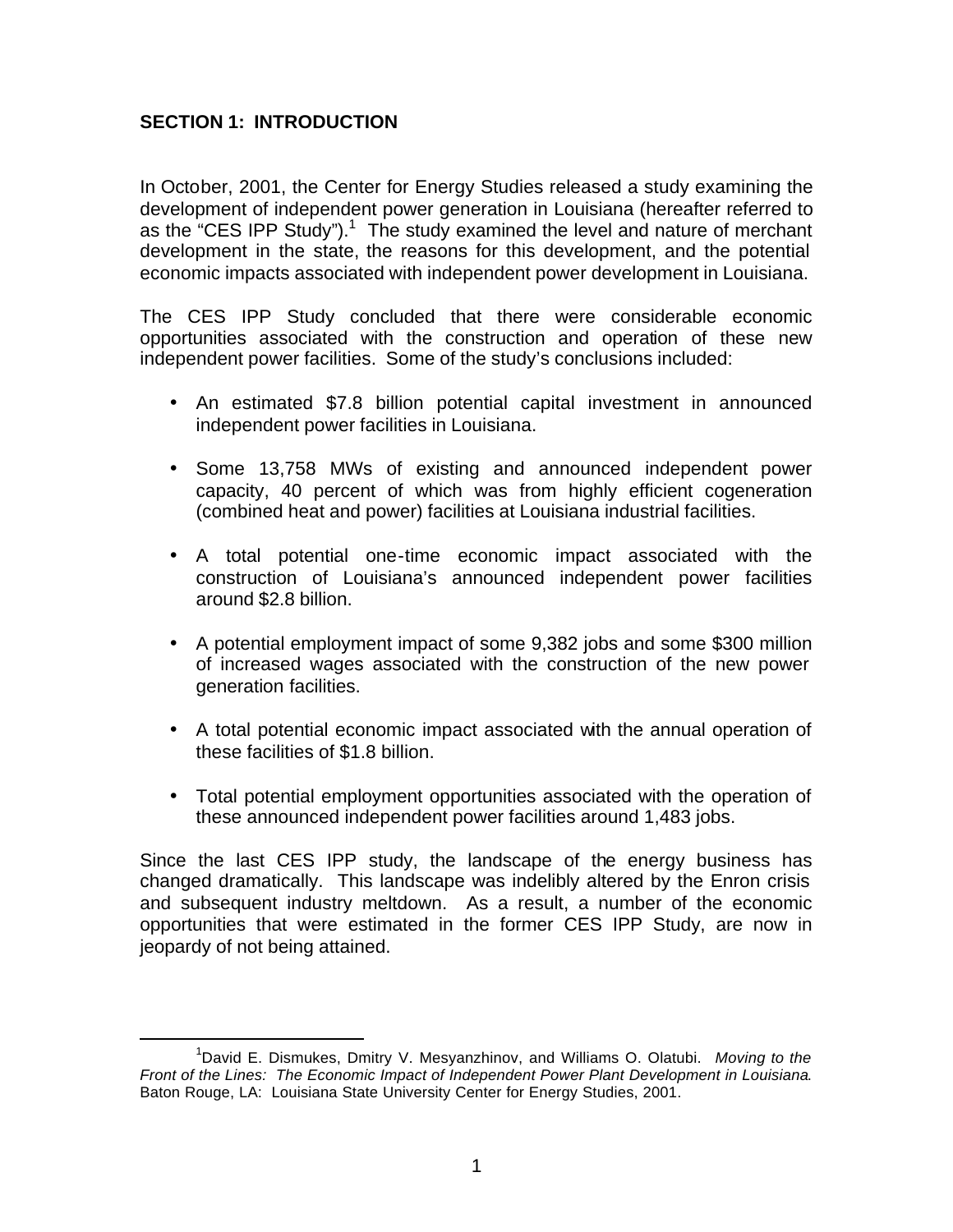There is a lot of blame associated with the collapse of the competitive merchant energy industry.<sup>2</sup> A common and pervasive claim is that the industry has been the victim of its own negative actions. However, despite the purported revelations of anti-competitive practices and fraudulent activities, the industry is still an important party of the energy supply chain.

Generation developers will continue to be important as the operators of the fleet of power plants that will serve tomorrow's load. To date, this highly efficient power generation development has resulted in lower regional wholesale power prices, thus proving one of the points originally argued in the first CES IPP Study. Equally important is the fact that these IPP facilities will still have a considerable, albeit diminished, economic impact on the Louisiana economy and its regional energy markets.

The purpose of this report is to update the CES IPP Study issued over one and half years ago on independent power development within Louisiana. This report addresses two major topics. The first topic is associated with updating Louisiana stakeholders on recent events in the competitive energy business, the factors leading to its recent downturn, and the impact that this downturn has had on power plant development in the state. This report will provide revised economic impact numbers on likely development over the next several years. These economic impacts, as will be seen later, are considerable despite the fact that they are somewhat lower than originally projected.

The second topic addressed in this report is the outlook for the competitive energy industry in Louisiana. While current trends look somewhat dismal, there are considerable economic benefits that could be attained by harnessing the efficiency opportunities from replacing older, less efficient utility generation with newer competitive sources of power. This report will provide some estimates of the potential ratepayer savings from the efficiency opportunities of utilizing more efficient competitive sources of electricity.

 $2$ Merchant energy includes energy marketing and trading as well as the development of physical energy assets like pipelines, storage facilities, and power generation facilities.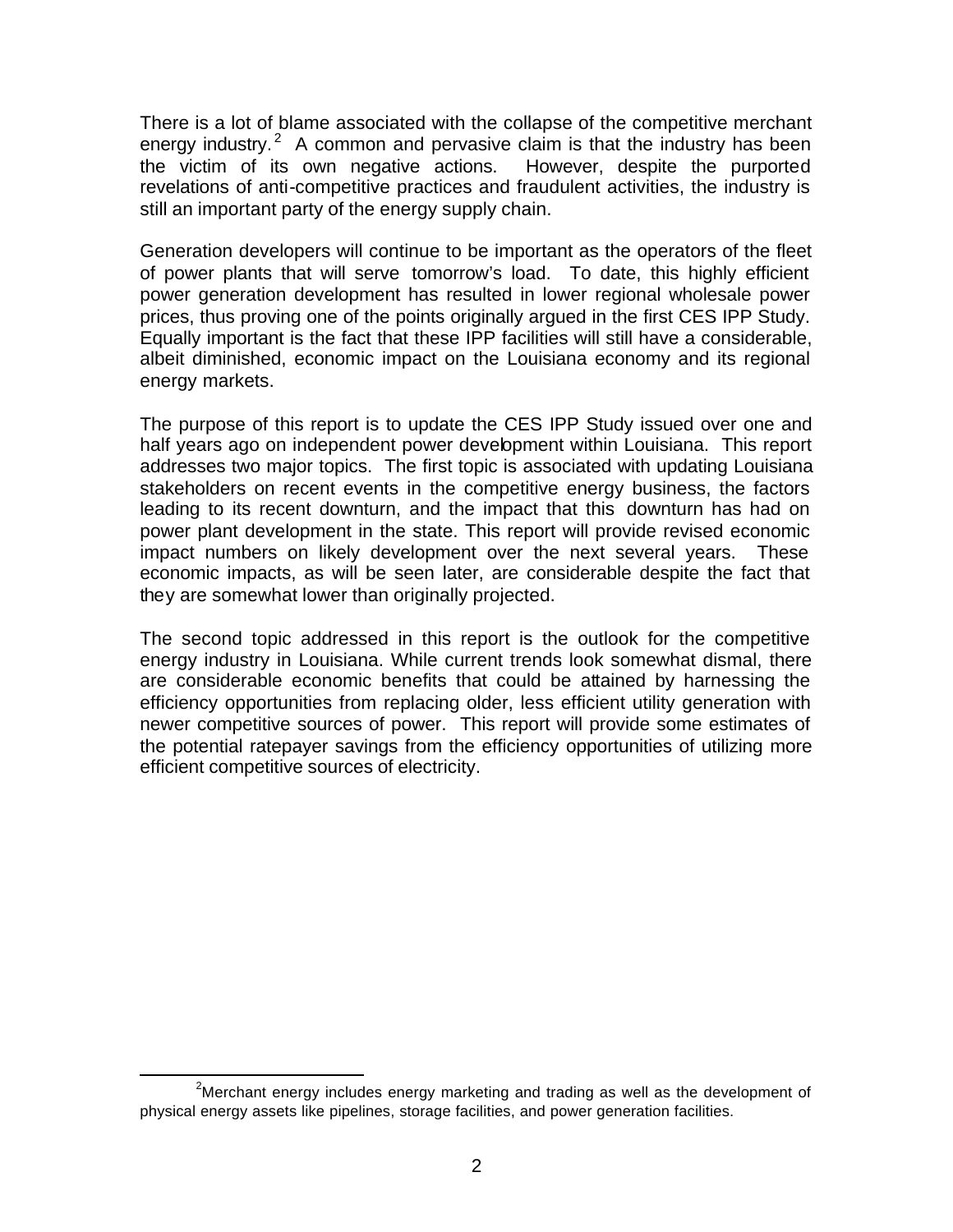# **SECTION 2: REVISITNG THE RISE OF INDEPENDENT POWER DEVELOPMENT**

The summer of 2001 marked the high point in independent power generation development throughout the U.S. During this time period, 511,000 megawatts (MWs) of new generating capacity had been announced for development by 2010. In other words, an average level of 50,000 MWs of capacity development per year over the next ten years. This development was stimulated by several factors, the most important of which was the opening of the nation's electric power transmission grid on equal and non-discriminatory terms. Equally important was the decades-long lack of power generation investment by vertically integrated, incumbent electric utilities. $3$ 

Order 888 was probably one of the most significant bellwether events promoting the development of new competitive wholesale markets and the plethora of generation that was soon to follow. This rule, promulgated in 1996 by the Federal Energy Regulatory Commission (FERC), opened power transmission networks to third party use. In the past, the vertically integrated utility owners of these facilities could deny access and transportation to third parties across these lines. After Order 888, utilities were required to allow competitors to access these lines on the same rates, terms, and conditions as themselves.

The passage of Order 888 came at an opportune time for the nation's electric power system. The country's power generation infrastructure was in need of significant upgrades and capacity additions. As a result of the capacity shortfalls, a number of regions around the U.S. saw periods of incredibly high and volatile commodity electricity price spikes. In the summer of 1998, the Midwest was plagued by hot weather, unexpected outages, and transmission constraints that led to the nation's first major experience with super peak power price surges. Prices during this period leaped from a normal level of \$25/MWh to as high as \$7,500 per MWh in some hours. $4$ 

Later, in the summer of 1999, many other regions in the U.S. experienced a similar situation. This time, however, the area to incur the brunt of the shortfall was the Gulf South. For the first time in the region's history, the Gulf South experienced both relatively high prices for wholesale power and a significant number of "rolling blackouts."

 ${}^{3}$ For background, see David E. Dismukes and K.E. Hughes, III. "Coming to a Neighborhood Near You: The Merchant Electric Power Plant." (1999). *Oil, Gas, and Energy Quarterly.* 48:433-441.

<sup>&</sup>lt;sup>4</sup> Staff Report to the Federal Energy Regulatory Commission on the Causes of Wholesale *Electric Pricing Abnormalities in the Midwest During June 1998*. September 22, 1998: 1-1.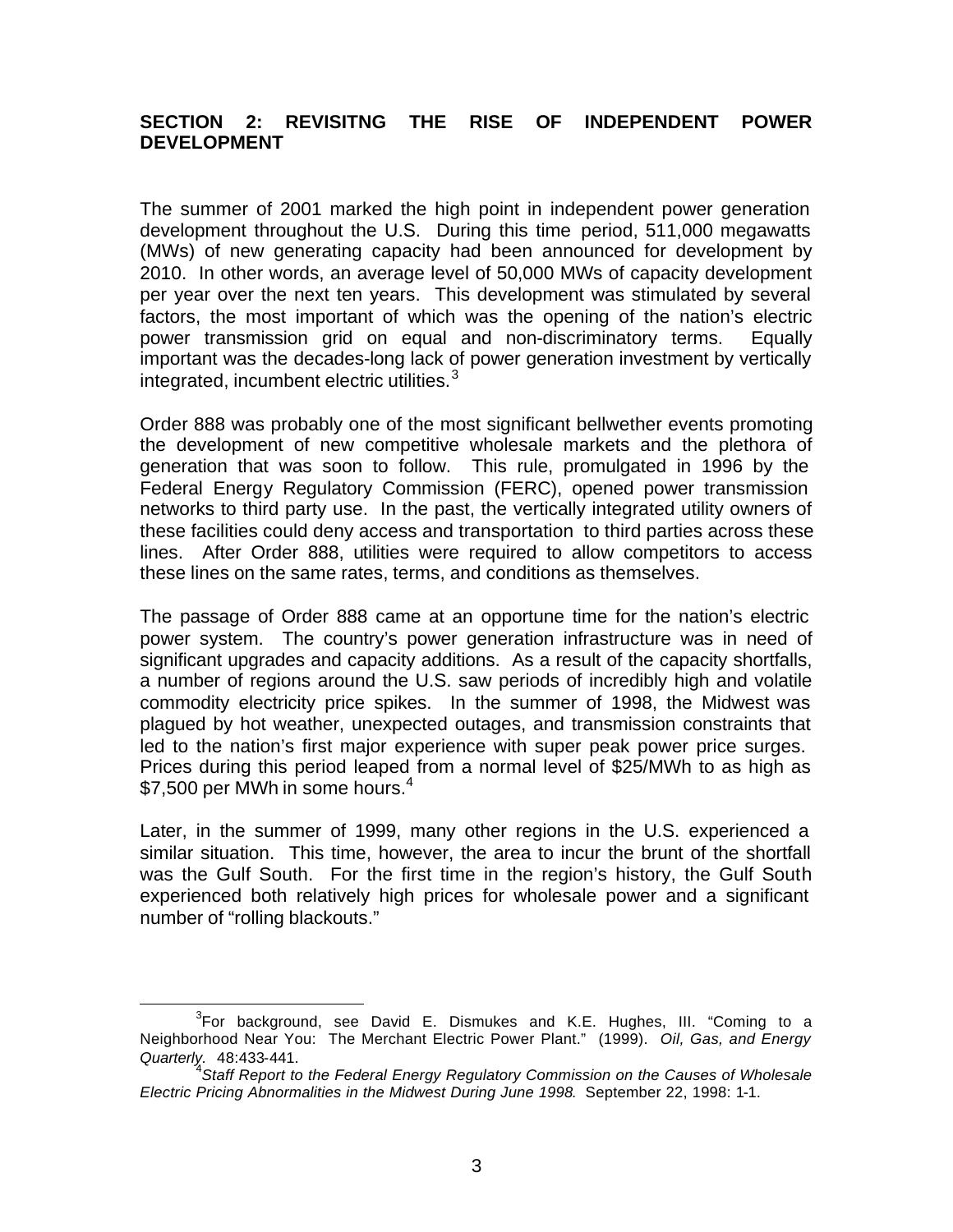In the summer of 2000, the U.S. was rocked by another energy crisis that was most pervasively felt by the State of California. Here again, another regional power market was jolted by unexpected weather conditions, low generation availability, and high demand. Aggravating this situation was the fact that the annual average growth in peak demand for California during this period (1982- 1998) was approximately 3.2 percent compared to an annual average increase in generating capacity of less than 1 percent.<sup>5</sup> In addition, as many have recognized, the California regulatory structure for competitive markets was set up in such a manner that was doomed from its onset.

Some of the fundamental reasons for the regional dislocations of the late 1990s are:

- High growth in electricity demand that was not met by regulated utility generation additions; and
- A market that relied on older, less efficient technologies that do not run as reliably as newer ones.

The competitive energy business reacted favorably to both of these problems by announcing the development of a record number of power generation projects.

Throughout 2000-2001, the growth opportunities for the competitive energy business seemed boundless. Diversification into energy marketing and trading, to leverage the physical asset side of the business, seemed to be another stellar profit center for these companies. For the first time in almost 20 years, it became attractive to work in the high flying energy sector as young accountants, financial analysts, economists, and engineers flocked to the industry.

By late 2001, the fissures, that would quickly grow to gaping cracks, in the energy industry's financial and economic foundation were materializing. The retrenchment since that time has, and continues to be, relentless. Table 1 shows that the first casualty of the industry's demise was the competitive power generation opportunities scheduled for the next several years. Cancellations in independent power plants, scheduled to come on line in 2002, jumped to 15,000 MWs from a prior year level of close to 9,000 MWs. For the years, 2003-2004, these cancellations amount to well over 20 percent of originally planned projects. Each of these years could see at least 26,000 MWs of cancellations – if not more.

<sup>5</sup> *Staff Report to the Federal Energy Regulatory Commission on Western Markets and the Causes of the Summer 2000 Price Abnormalities. Part 1 of Staff Repot on U.S. Bulk Power Markets.* Washington, DC: Federal Energy Regulatory Commission, November 1, 2000: 2-3.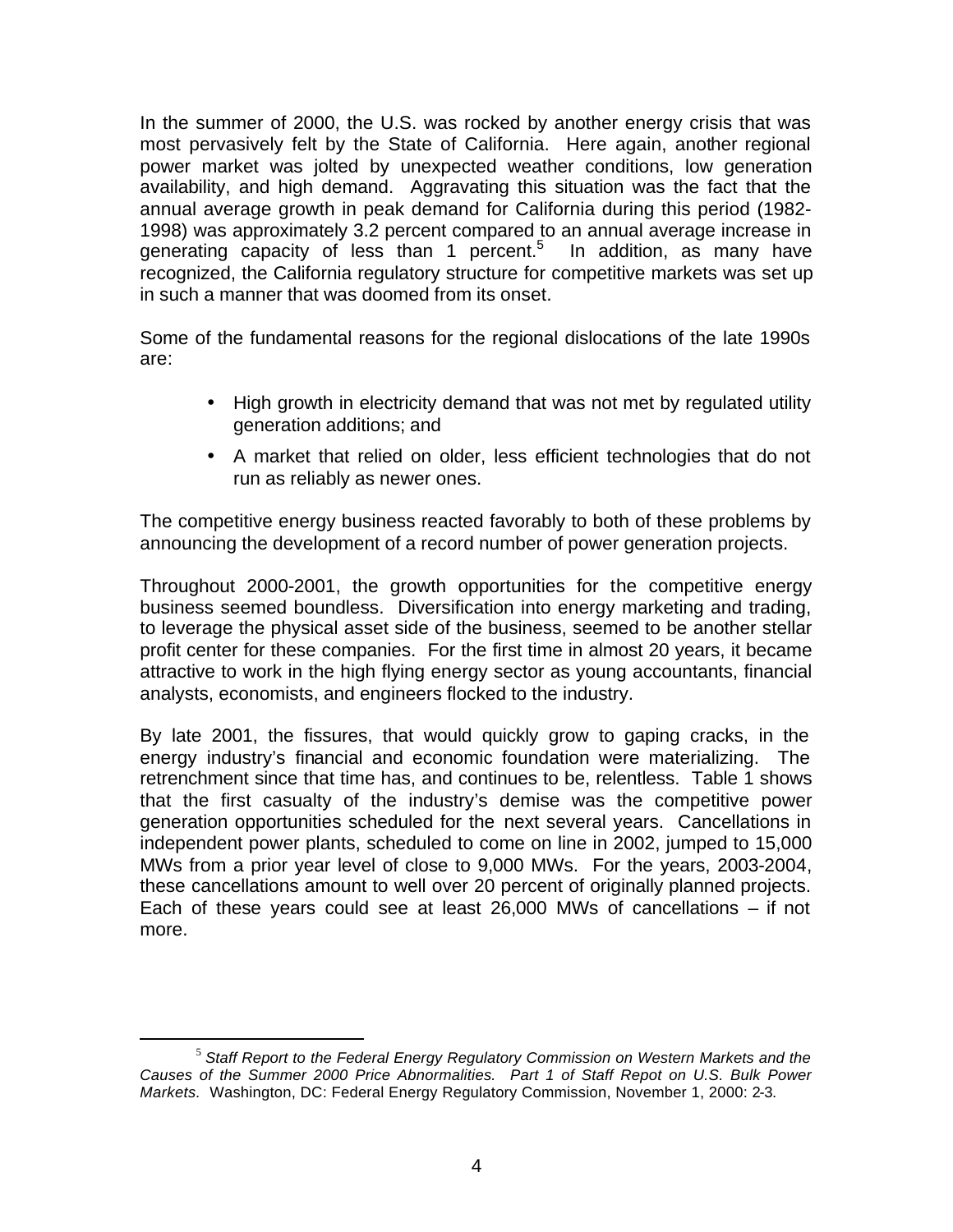|       | <b>Originally</b><br><b>Announced</b> | <b>Annual Capacity</b><br><b>Cancelled and</b> | <b>Annual Percent</b><br><b>Cancelled and</b> |
|-------|---------------------------------------|------------------------------------------------|-----------------------------------------------|
| Year  | <b>Capacity</b>                       | <b>Tabled</b>                                  | <b>Tabled</b>                                 |
| 2000  | 29,800                                | 3,288                                          | 11.0%                                         |
| 2001  | 51,626                                | 8,869                                          | 17.2%                                         |
| 2002  | 89,478                                | 15,527                                         | 17.4%                                         |
| 2003  | 107,274                               | 26,069                                         | 24.3%                                         |
| 2004  | 122,615                               | 26,846                                         | 21.9%                                         |
| 2005  | 68,450                                | 8,963                                          | 13.1%                                         |
| 2006  | 25,547                                | 3,034                                          | 11.9%                                         |
| 2007  | 15,995                                | 2,808                                          | 17.6%                                         |
| 2008  | 4,199                                 | 1,000                                          | 23.8%                                         |
| 2009  | $-1,765$                              |                                                |                                               |
| 2010  | $-2,016$                              |                                                |                                               |
| Total | 511,202                               | 96,404                                         | 18.9%                                         |

#### **Table 1: Announced, Cancelled, and Tabled Power Generation, 2000-2010**

Source: Resource Data International.

On a regional basis, there is a more interesting, and potentially worrisome trend in project cancellations. A close examination of these numbers, by NERC region, shows that markets that moved early in the development of wholesale markets, namely ERCOT and the Mid-West, have had fewer cancellations on both a relative and absolute basis. The regions with the greater number of cancellations, both from a relative and absolute basis, are those whose markets developed relatively later in the process – like the southeast.

Investors have also lost confidence in the industry. This is reflected in the share prices from the major participants in this industry. Competitors in the merchant business come from a variety of energy industry backgrounds. Some companies have their origins primarily in natural gas transportation (i.e., pipeline) business. These types of companies include Williams Energy, Kinder Morgan, and El Paso Corporation, to name a few. Other companies are those that have arisen from vertically integrated utilities. These include Duke Energy, FPL Group, and TECO Energy. Others are purely competitive firms that include Calpine, Dynegy, NRG, and Panda.

Figure 1 shows the recent trends in share prices for major industry classifications: pipeline-originating merchants; vertically integrated utilities; and IPPs. Each of the respective indices is weighted by its component companies' share of announced merchant development in 2001.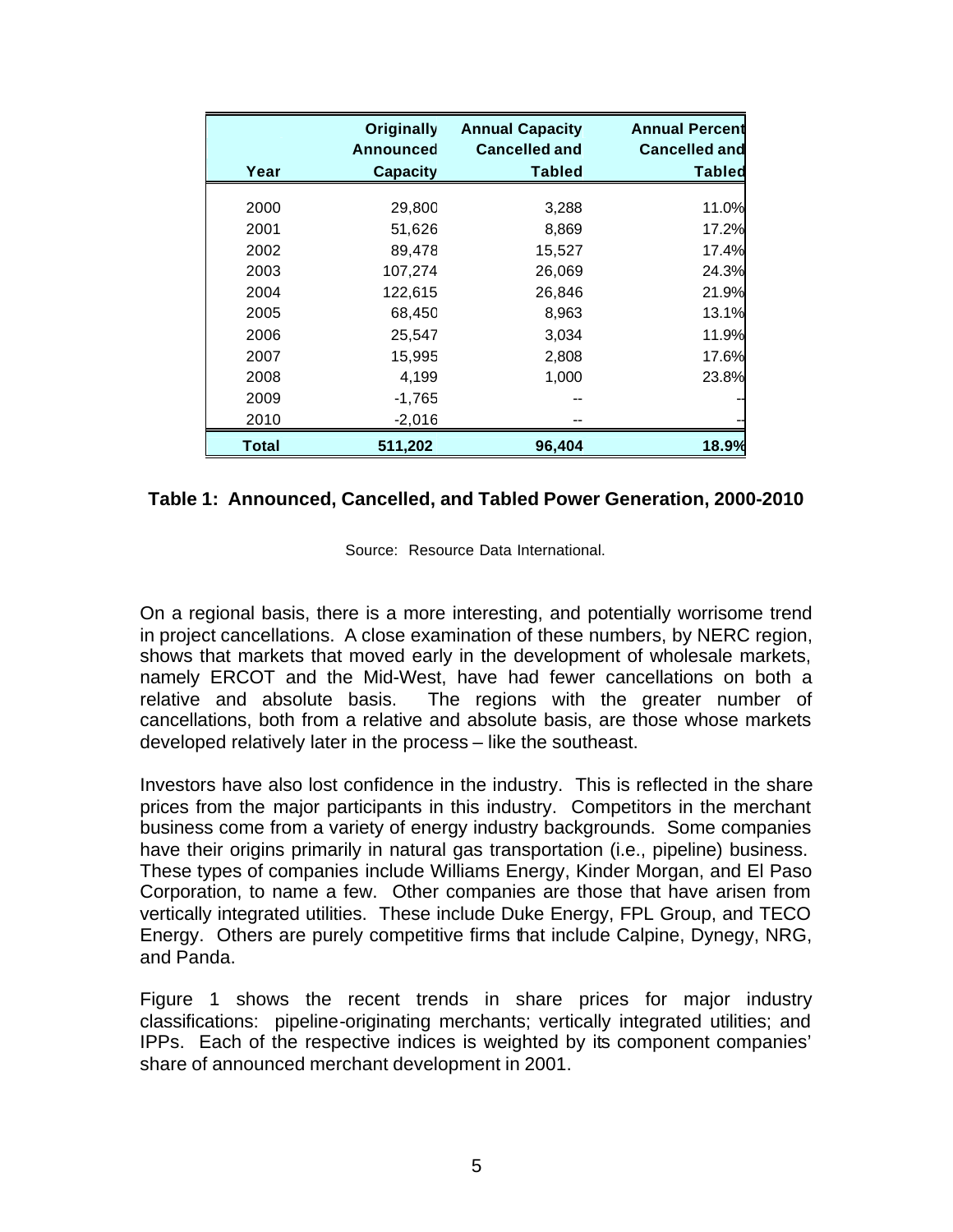

# **Figure 1: Share Prices of Merchant Industry Participants by Originating Sector**

Source: Various company stock prices

All of the indices have seen declines since the industry's high point in the late spring of 2001. By late fall, 2002, the utility index had fallen by over 25 percent, while the pipeline-originating merchants have fallen by over 50 percent. True independent merchants have fallen a dramatic 96 percent over a similar period. From about May 2001 to the end of 2002, the industry has seen a loss of market valuation of around \$250 billion.

The changes in debt ratings for many competitive energy companies have been equally traumatic and have resulted in serious financial impacts. For many companies, generation projects were financed under contingent lending, entailing that as debt ratings or financial performance change, so too do lending terms and schedules.<sup>6</sup> Table 2 shows the changes in these debt ratings from 2001 to 2003 for a select number of competitive energy companies.

 $\overline{a}$ 6 Peter Rigby. *Merchant Energy Survival Hangs on FERC's Blueprint for Market Design*. New York: Standard & Poor's, March, 2003.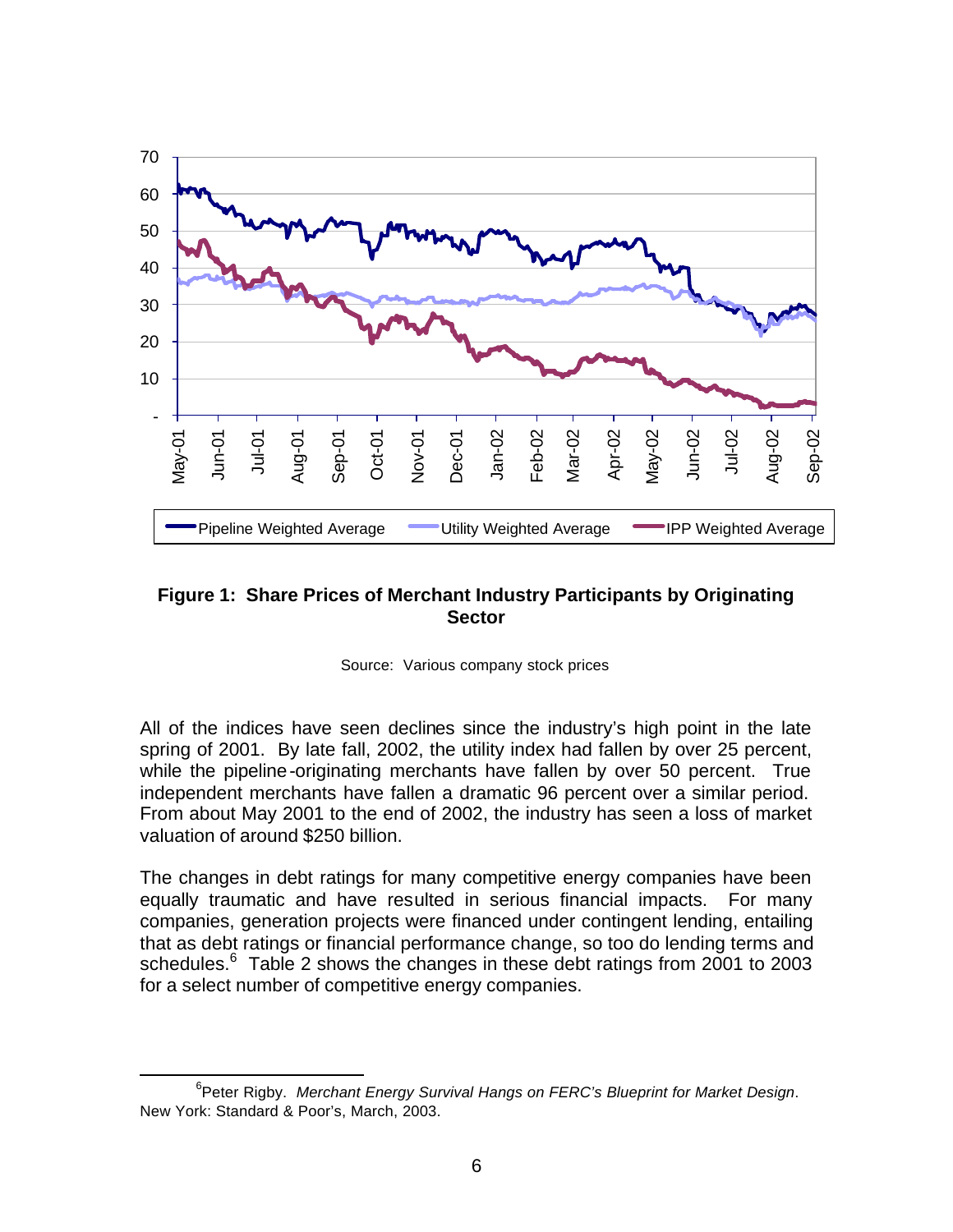| Company   | <b>Credit Rating</b> |      |  |  |
|-----------|----------------------|------|--|--|
|           | 2001                 | 2003 |  |  |
| Allegheny | A+                   | BB-  |  |  |
| Aquila    | BBB                  | B+   |  |  |
| Dynegy    | BBB+                 | в    |  |  |
| El Paso   | BBB+                 | B+   |  |  |
| Enron     | BBB+                 | D    |  |  |
| Mirant    | BBB                  | ВB   |  |  |
| NRG       | BBB-                 | D    |  |  |
| PG&E/NEG  | <b>BBB</b>           | D    |  |  |
| Reliant   | BBB+                 | в-   |  |  |
| Williams  | BBB+                 | B+   |  |  |

# **Table 2: Competitive Energy Industry Debt Ratings**

Source: Standard & Poor's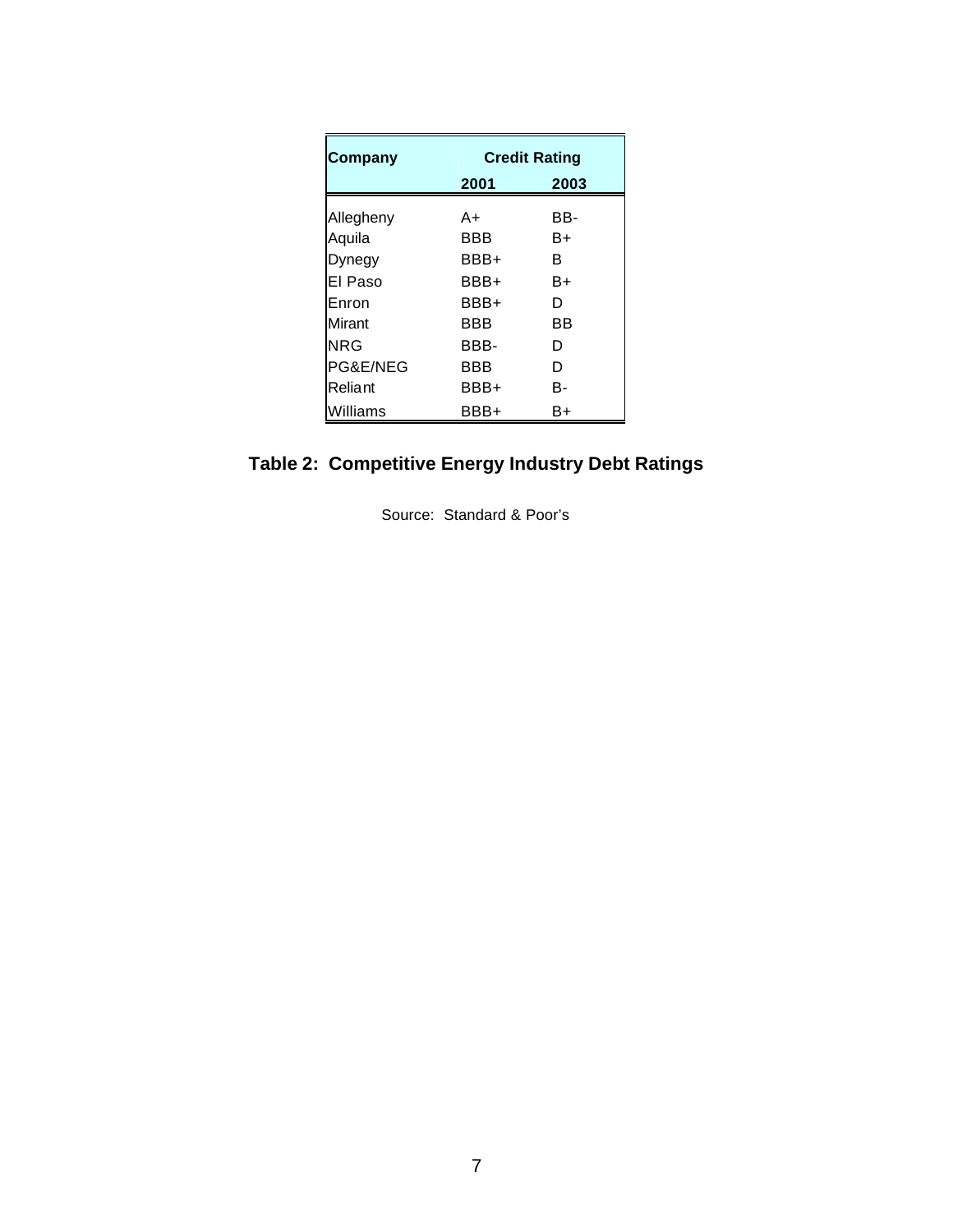# **SECTION 3: REASONS FOR THE INDEPENDENT POWER INDUSTRY'S DOWNTURN**

There is no single reason for the collapse of the competitive energy business. Some of the reasons are outcomes resulting from the industry' own decisions, while others are clearly exogenous. The remaining subsections addresses each of the issues in greater detail.

**3.1 Industry Exuberance:** No matter how you look at it, prior to 2001, there was a considerable amount of independent power plant development announced throughout the U.S. As shown earlier in Table 1, 511,000 MWs of capacity announced for development is equal to approximately 80 percent of the total 2000 electric utility generating fleet capacity.

The risk of developing this monumental and unprecedented level of power generation capacity did not go entirely unnoticed. In July and August, 2001, a number of equity analysts and investment bankers began to raise questions about the realism of these developments. In August 2001, for instance, Barron's noted that:

While brokerage analysts generally have applauded utilities' drive to exploit wholesale trading, some are now growing wary about the possible financial consequences of an energy glut. That's because a recent and unexpected short decline in power prices has raised red flags about the industry's future earnings from the sale of wholesale power.<sup>7</sup>

Such analysis did not go unnoticed by investors either. During 2000, the Standard & Poor's electric utility index rang up gains of more than 40 percent. According to Barron's, the popularity of this index was due in part to investors fleeing high technology shares for another high flying industry.<sup>8</sup> However, by mid-year 2001, the utility index was down by over 10 percent compared to the S&P 500 decline of only 8 percent.

Industry development on this massive scale was not entirely motivated by greed and exuberance. The timing of bringing the investment on-line is critical in order to realize potential profits. After all, the first to the market would be the first to capture the profits associated with any capacity constrained power generation market.

 $<sup>7</sup>$ Harlan S. Byrne. "Too Much Power? The Utility Industry's in a Building Boom. Why</sup> Skeptics Fear a Bust." *Barrons Online*. August 6, 2001: 4. This article, and the quotes taken from the article, incorrectly use the term "utility" as being synonymous with "power generation."

<sup>8</sup> *Ibid.*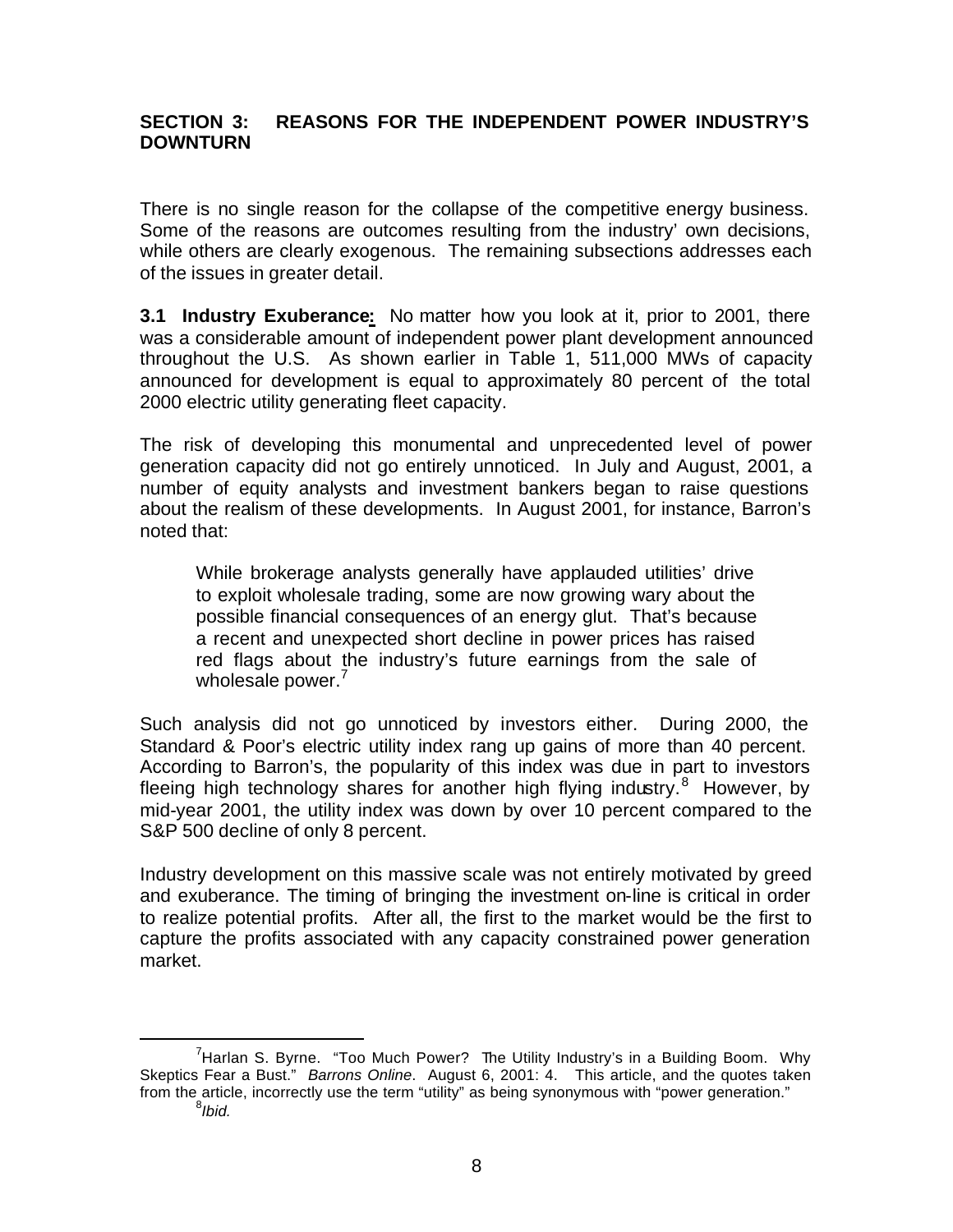In addition, it is probably not realistic to assume that most of the firms in the industry were unaware of the possibilities for over-development. However, even as late as 2001, there were still a number of positive indicators that could delay an overbuild situation, or at worse, minimize any over-development to a few players in a few geographic markets. The key to offsetting both of these potentially negative outcomes was: (1) continued strong electricity demand maintained by normal weather patterns and a healthy economy; and (2) the retirement of old, inefficient utility power generation. Both failed to occur, and as a result, the overbuild scenario became an unpleasant reality.

**3.2 Economic Downturn:** Throughout the late 1990s, there was a considerable amount of confidence about the continued upward pace of U.S. economic performance. This is probably best revealed in the rapid and continuous rise of the U.S. stock market as reflected in its major indices such as the Dow Jones Industrial Average, and more importantly, the technology-heavy Nasdaq. By spring 2001, however, the U.S. economy began to loose steam and fell into a recession. The terrorist events of September 2001, further exacerbated the already negative trends in the economy.





Source: U.S. Department of Commerce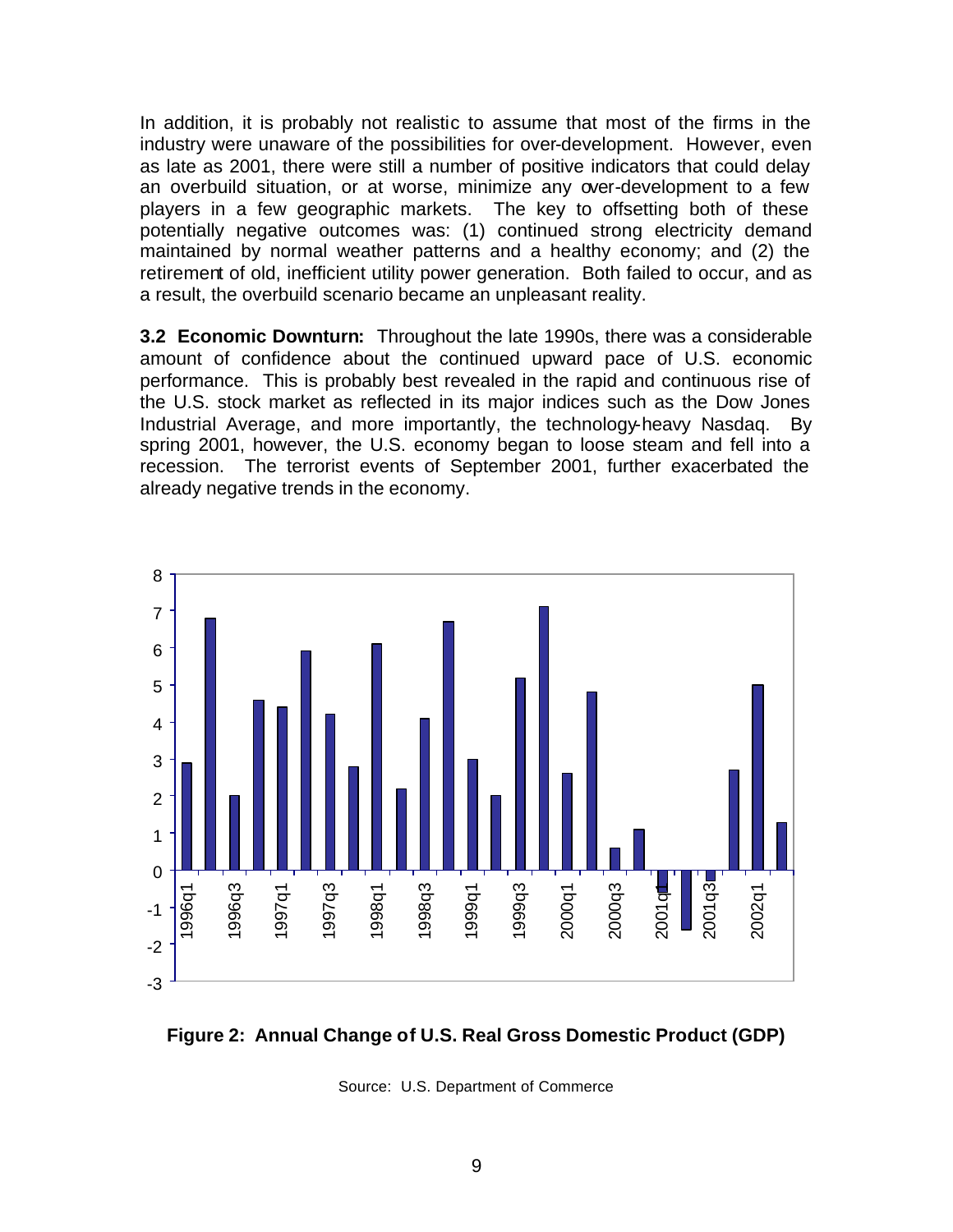Outside of weather, economic activity is probably the most important determinant of electricity demand. If economic activity decreases, the amount of electricity demanded will decrease as well. As seen in Figure 2, the U.S. economy began to head into a recession in mid 2001. These decreases in economic activity, driven mainly by a sharp decline in the manufacturing and technology sectors, had significant implications for the independent power business.

Throughout the 1990s, the rate of growth of electricity ticked along at an average pace of about 2.7 percent per year. This growth was marked in part by the substantial performance of the U.S. economy. As seen in Figure 3, the growth of electricity consumption for 2001, however, fell to a degree not seen since the last recession in 1992.





Source: U.S. Department of Energy

The swift downturn of the economy caught the independent power business flatfooted. Electricity demand, stimulated by the high growth in manufacturing output and the electricity-hungry technology sector, vaporized. All that was left was the steady, but relatively limited growth in residential electricity usage hardly enough to sustain the enormous amount of capacity scheduled to come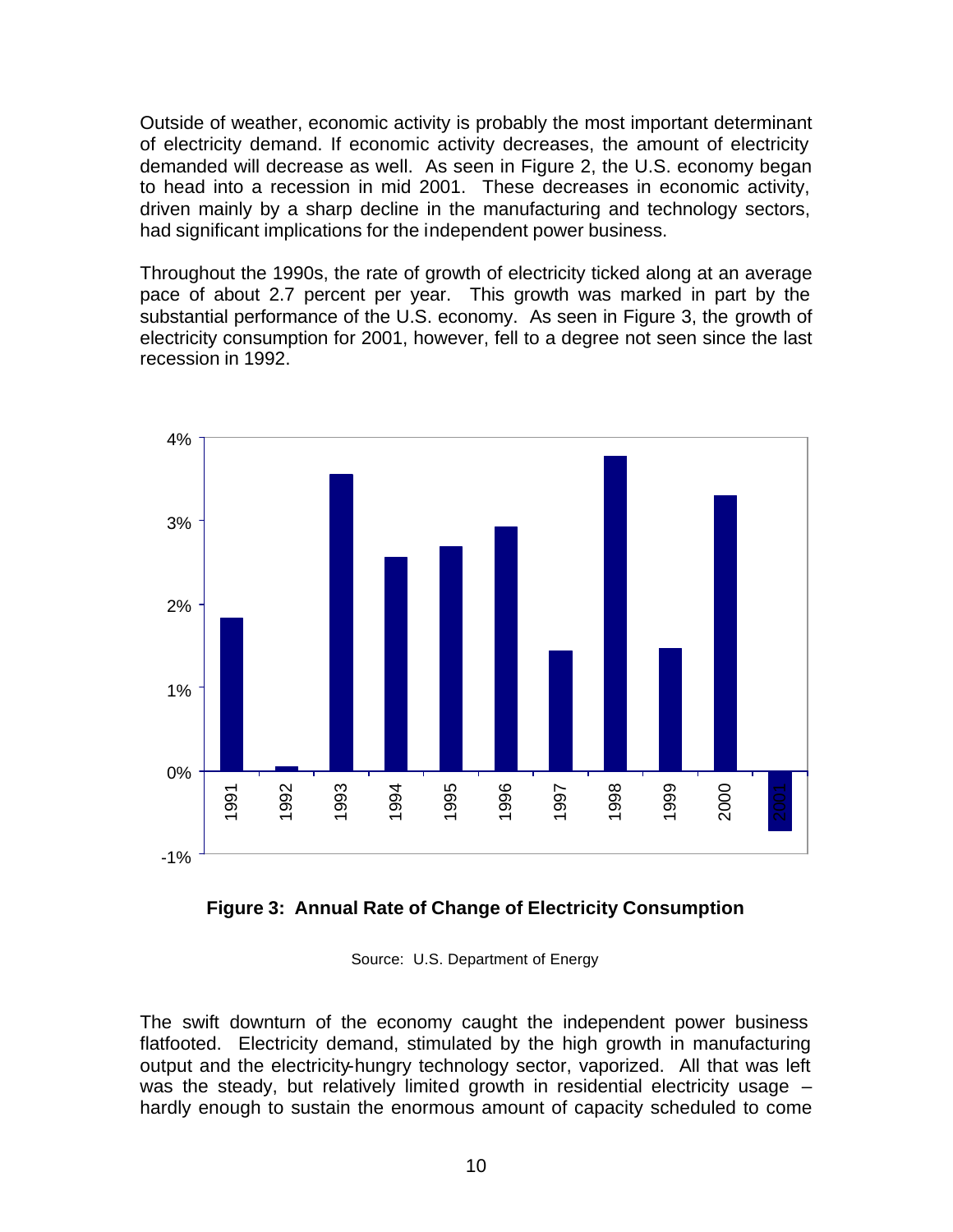on line during the 2002-2003 time period. The per customer class changes in electricity consumption are provided in Table 3.

| Year | <b>Residential</b> | <b>Commercial</b> | <b>Industrial</b> | Other  | Total   |
|------|--------------------|-------------------|-------------------|--------|---------|
| 2000 | 292.583            | 244.851           | 258,898           | 25.944 | 822,276 |
| 2001 | 322.613            | 256,980           | 247.563           | 27.208 | 854,365 |
| 2002 | 312,001            | 255,785           | 227,496           | 25,585 | 820,867 |

# **Table 3: Electricity Consumption Per Class (Million kWhs, 2000-2002)**

Source: U.S. Department of Energy

**3.3 California, Enron, and Industry Credibility Crisis:** The price spikes in California were one of the earliest challenges to the integrity of wholesale power markets in 2000. The difference between the spikes in California, and those that occurred in other parts of the country, was the political tenor of the problem. Almost from the onset, the debate roared between the positions that the source of California's problem was associated with bad market design and a decade-old failure to develop new power generation infrastructure, versus a claim of market manipulation.

Early in the debate, it appeared that the "pro-market" proponents of California's energy woes were winning the day and the debate. These proponents argued that it was the repeated failure of California's market structure, including its inability to add adequate amounts of power generating capacity over the past decade, that were at fault for price increases and power shortages. The FERC staff, in issuing its report on Western Bulk power markets, found that power sellers and marketers in California had the *potential* to exercise market power, but that further investigation was needed in order to substantiate any charges that market power was being exercised.

However, by fall of 2001, the greatest crisis to hit the merchant power industry was about to begin: Enron. The revelations and the depth of the scandal associated with the energy giant, one that assumed a leadership position in promoting the merchant power industry's competitive/free-market virtue, were of monumental proportions. The spotlight that began to shine on the energy giant revealed that there were a host of other players that might also have exercised less than prudent business decisions.

It wasn't long before the link between Enron and the California market was developed, and the Company became the "poster boy" for bad merchant energy behavior. Additional revelations soon implicated other energy companies such as Reliant, Williams, Mirant, and El Paso. Further investigations were initiated,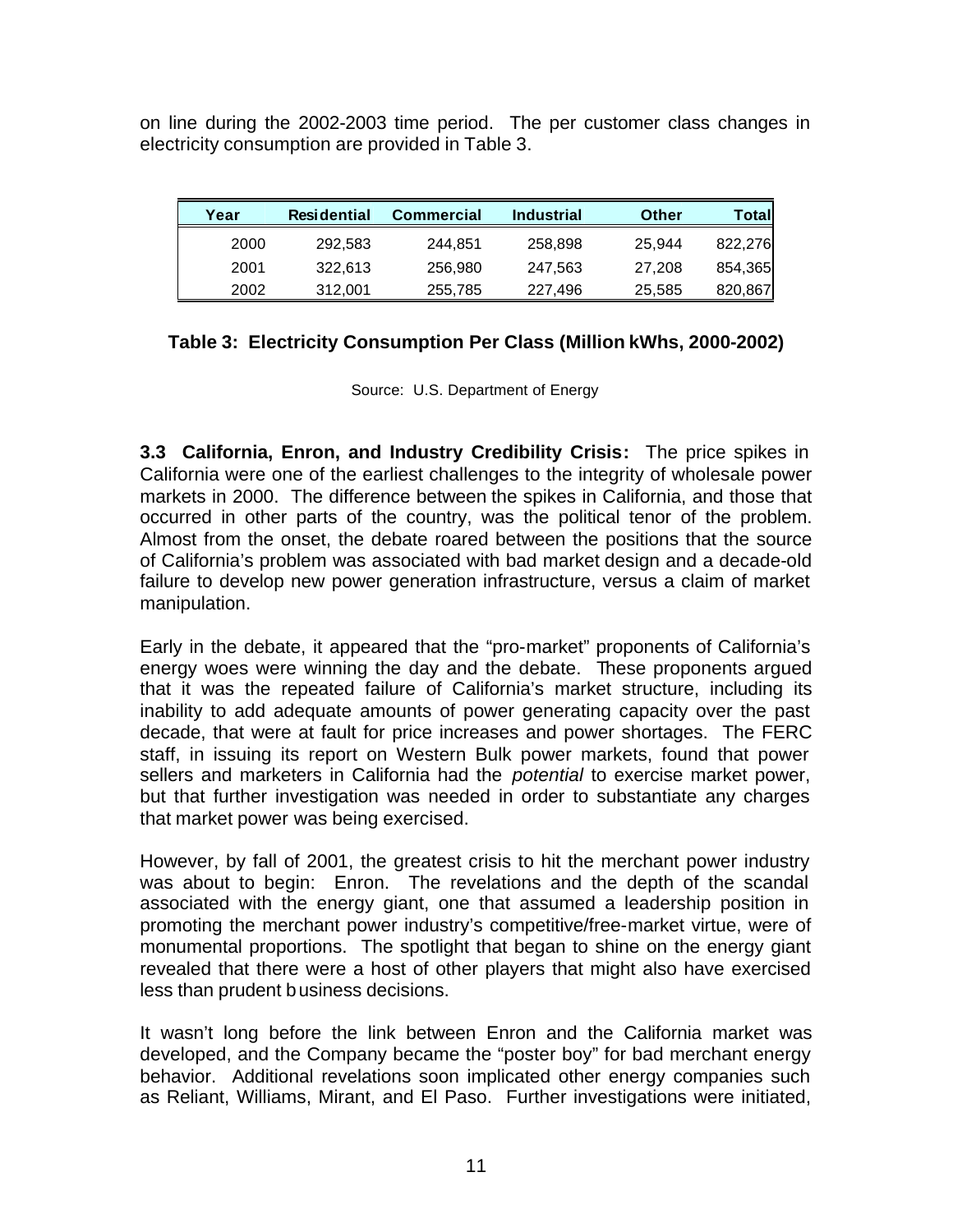not only in California, but also at the FERC, the Securities and Exchange Commission ("SEC"), and Congress. For instance, a recent Senate Governmental Affairs report was highly critical of FERC's inability to adequately review and respond to the California crisis:

…the Commission did nothing to address the problem of individual companies' abusive practices, including responding to staff's proposal to continue its investigation, for almost 15 months after receiving the staff bulk power report. This was despite the fact that FERC continued to receive additional evidence that market abuse was occurring.

…Had the Commission agreed to start a more thorough investigation immediately following the release of the November 2000 Staff report [on Western Bulk Power Markets], it may well have uncovered earlier the type of evidence it believed necessary to substantiate the charges of market abuse in California.<sup>9</sup>

California has provided a virtual stream of constant bad news in the industry that continues to raise questions about the character, as well as long run liabilities, of the industry. As long as the Western power market problem remains unresolved, it will be a thorn in the development of the merchant energy industry and competitive wholesale markets.

**3.4 Regulatory Shortcomings:** Order 888 removed a number of important barriers to wholesale power competition. However, it did not go far enough in the area of transmission governance. From its promulgation in 1996, through to the follow-up Order 2000, the FERC has relied upon a light handed regulatory approach of voluntary organization as a means of removing the remaining vestiges of vertically integrated monopoly control. In some parts of the country, this approach has been more successful than others. However, in other parts of the country, particularly those that do not have long track records at regional integration, the process of introducing complete wholesale competition has been more painful.

The process initiated by Order 888 was successful in creating an open market by developing an open access transmission tariff (OATT) and open access real time information systems (OASIS). However, the new paradigm has suffered with issues associated with transmission governance. The first challenges were in the post Order 888 environment that envisioned Independent System Organizations (ISOs) as the means of securing transmission independence. The slow, inconsistent pace of ISO development, in addition to the failure of some

<sup>9</sup> Senate Governmental Affairs Committee. Majority Staff Memorandum. *Committee Staff Investigation of the Federal Energy Regulatory Commission's Oversight of Enron Corporation*. November 12, 2002: 39.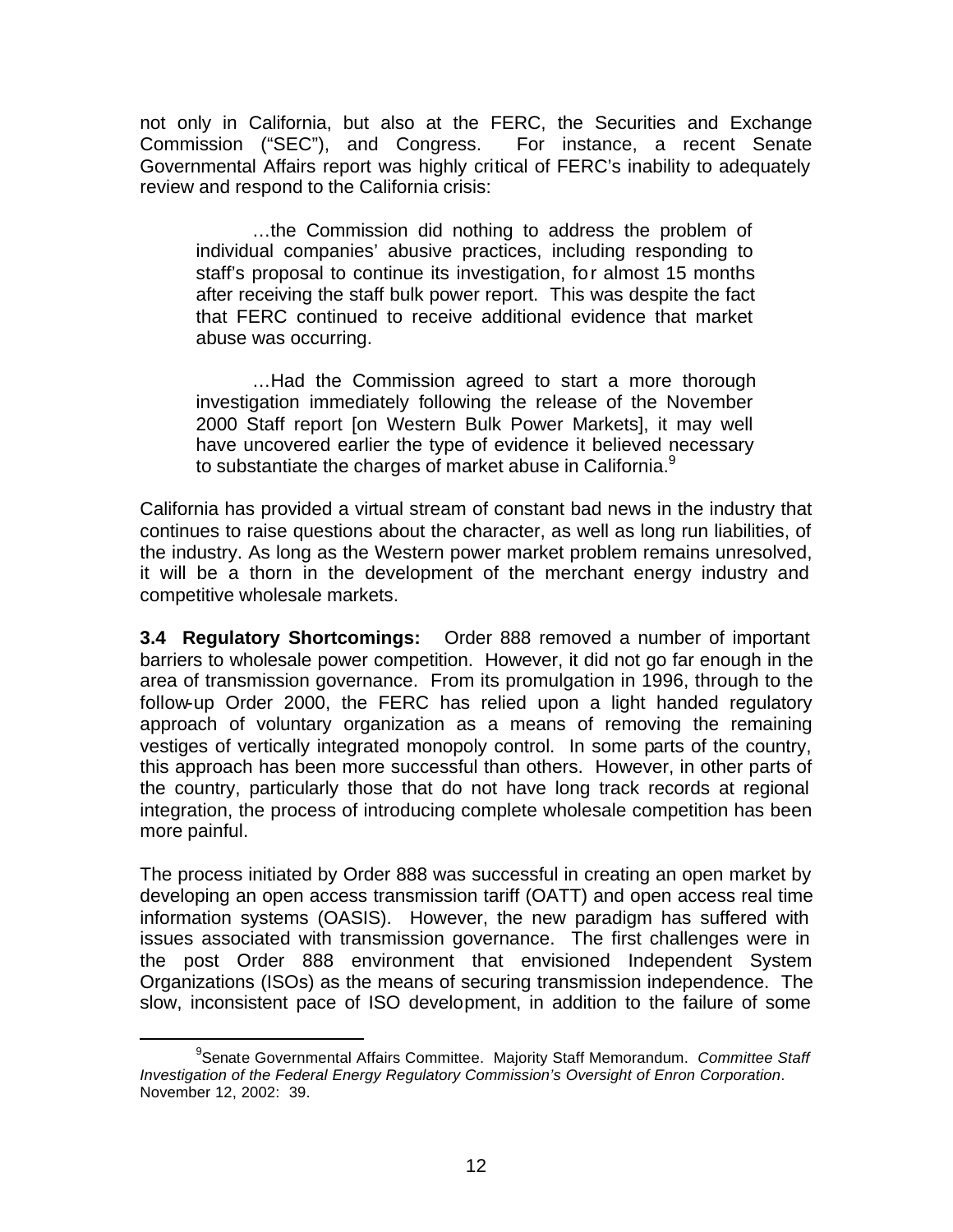regions to even develop an ISO or other form of independent transmission governing body, led the FERC to issue a more stern policy on transmission organization known as Order 2000.

The new institution of preference, known as Regional Transmission Organizations (RTOs), not only supported a revised and expanded version of transmission governance, it also supported the idea that for-profit transmission companies (Transcos) could exist within an RTO umbrella. The key with Order 2000 was to promote the development of these RTOs on a more "expedited" basis. Nevertheless, the approach was still voluntary and left a significant degree of latitude to transmission owning/forming companies.

Governance is not a theoretical issue. It impacts a number of short term and long term transmission activities including security coordination, long term planning, interconnection agreements, system impact studies, the calculation of available<br>transmission capabilities (ATC), market monitoring, and congestion transmission capabilities (ATC), market monitoring, management. The day in and day out process of moving electrons is entirely governed by the operators of the power transmission grid in any given region. If this process is governed by an entity that also has competing generating assets, the conflict of interest is wholly apparent.

The next stage in the process of opening wholesale power transmission systems, and standardizing processes for moving electricity in wholesale trade, rests with the recently issued Standard Market Design (SMD) Notice of Proposed Rulemaking (NOPR or commonly referred to as the "Giga NOPR") Here, the FERC is again attempting to standardize markets and encourage large, independent regional power systems to promote competition. One of the motivating factors for promoting this new SMD has been the frustration that the FERC has with the ongoing dominance of open access abuses by those controlling vital transmission grids.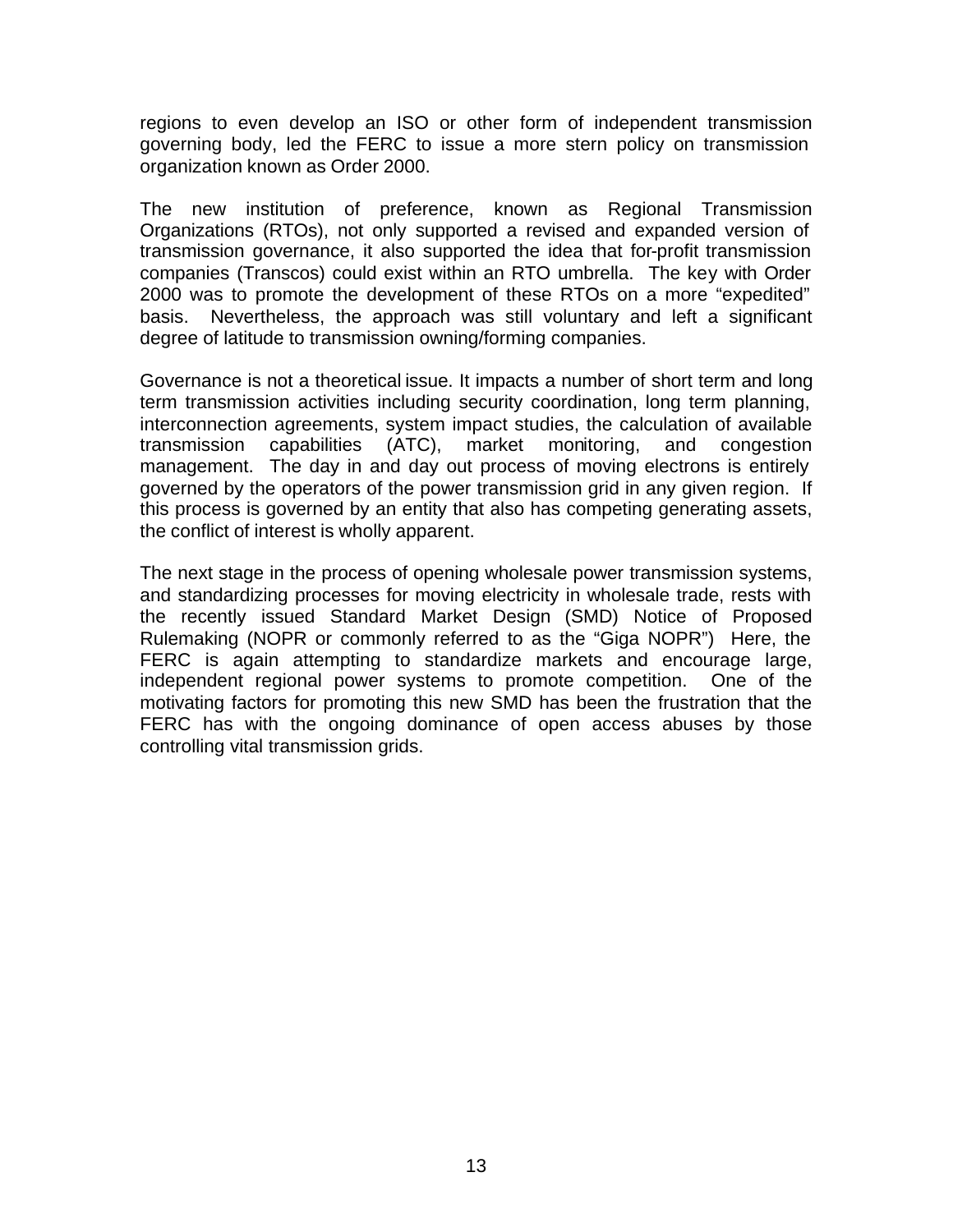## **SECTION 4: INDEPENDENT POWER DEVELOPMENT IN LOUISIANA**

Louisiana is an attractive area for locating independent power facilities. These important attributes, while outlined in detail in the 2001 CES IPP Study, are worth repeating.

For independent power developers, one of the primary and important Louisiana attributes is its considerable supply of natural gas. Louisiana is the second largest producer of natural gas in the U.S. Approximately 90 percent of all announced independent power plant additions in the U.S. will be gas-fired. Figure 4 shows the relative gas production by state for 1999.



**Figure 4: Natural Gas Production By State, 2000**

Source: U.S. Department of Energy, Energy Information Administration, *Natural Gas Annual*.

Louisiana also has an extensive network of pipelines to transport its large supplies of natural gas. As shown in Figure 5, a considerable amount of natural gas flows through Louisiana to other regions in the U.S.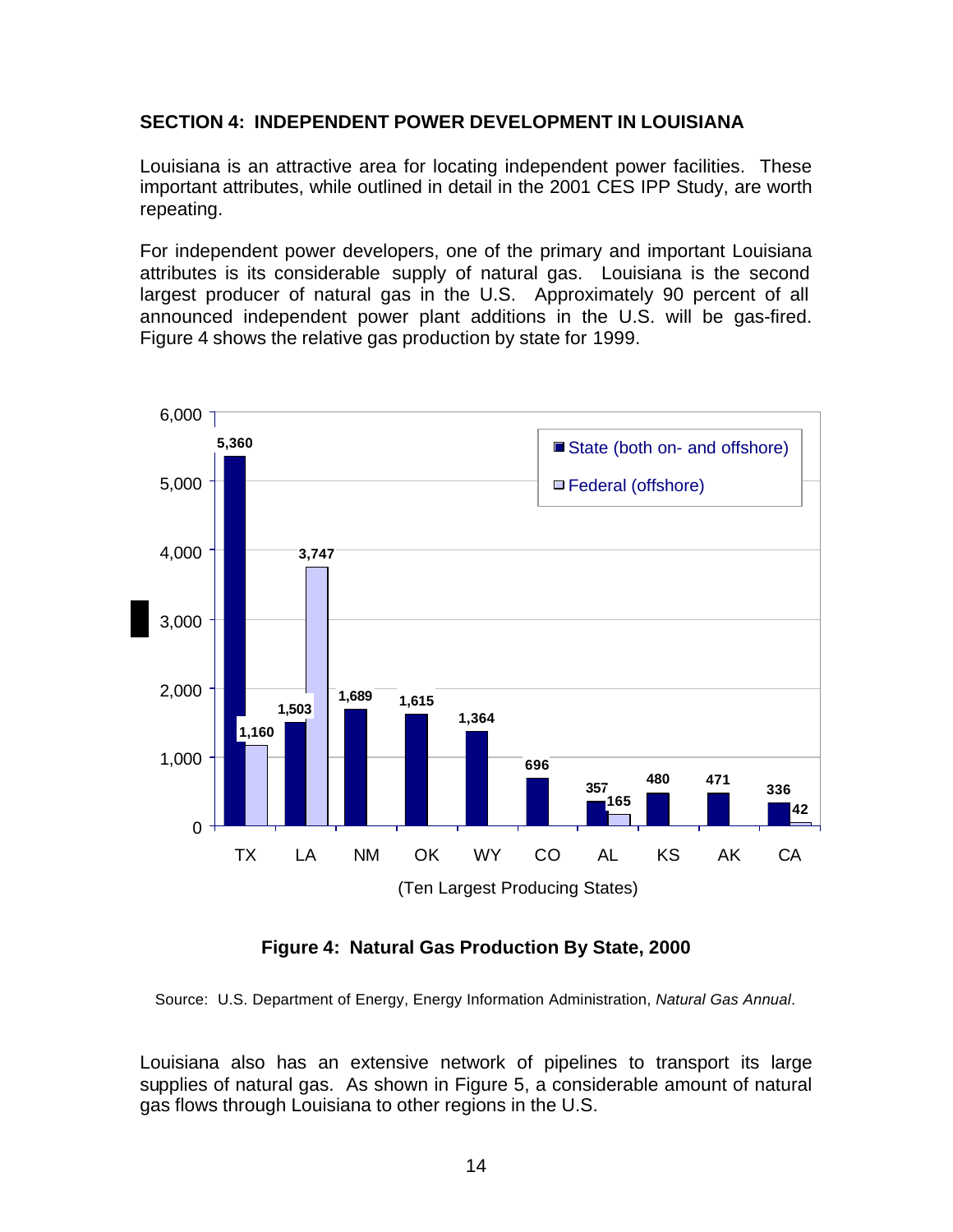

**Figure 5: Natural Gas Flows in North America**

Source: Energy Information Administration. (1999) *Natural Gas Trends and Issues, 1998*. Washington: U.S. Department of Energy.

Louisiana's natural gas pipeline industry is also marked by a diversity of providers of transportation services. There are a large number of inter- and intrastate natural gas pipelines in the state. Competitive forces in the industry give independent providers a number of gas transportation alternatives that are not available in other regions. The pipeline industry in Louisiana is one of the most pervasive in the country – one the reasons why it is referred to as "pipeline alley" by many industry analysts.

Louisiana also has a relatively extensive number of electric power transmission lines that can support and facilitate trade in the state and the region's wholesale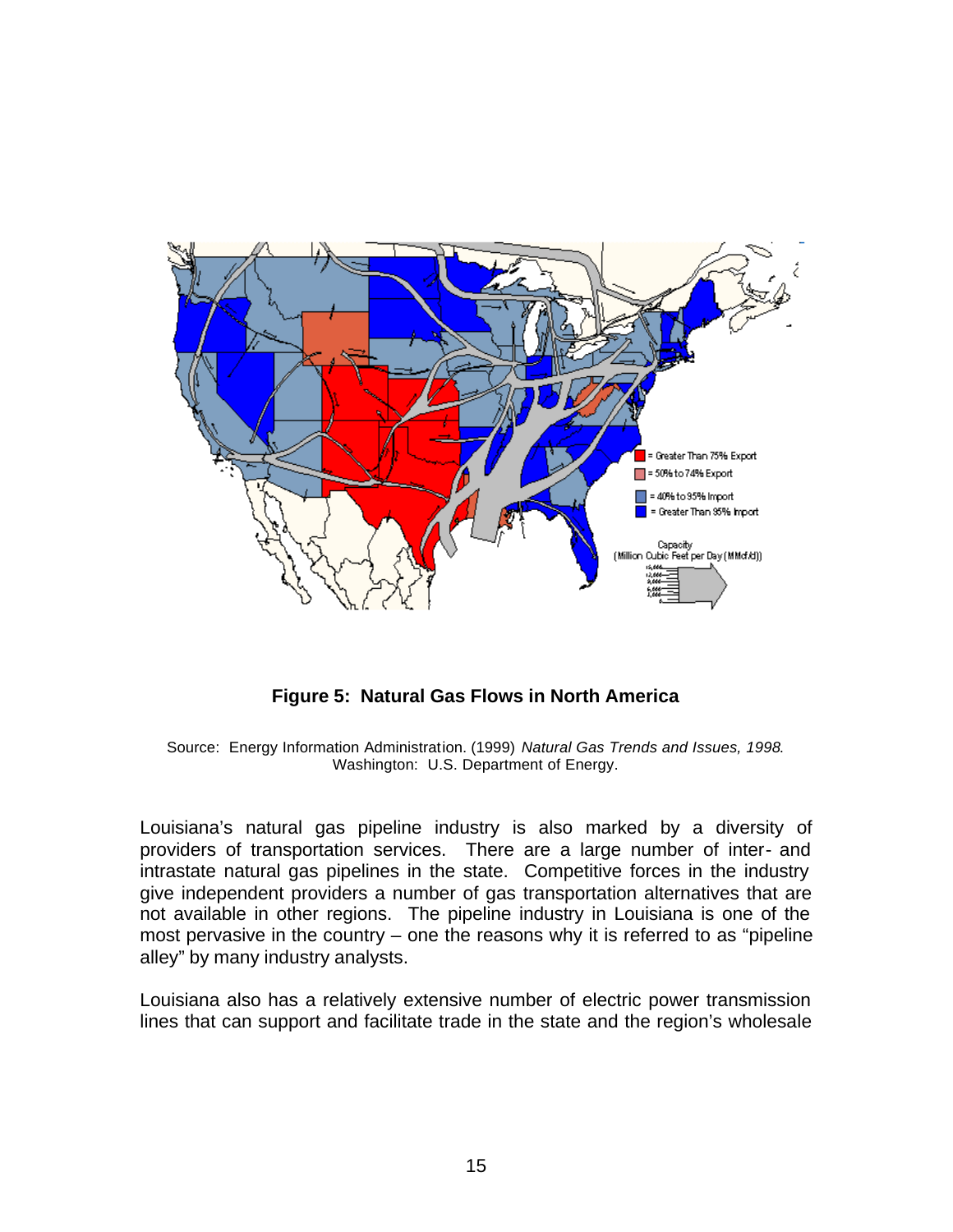power markets. Louisiana has 23,000 circuit miles of electric power transmission lines – the third highest level in the southeast.<sup>10</sup>



#### **Figure 6: Louisiana Gas and Power Transmission Infrastructure**

Source: LSU Center for Energy Studies

Figure 6 presents a map outlining all of the intersections between the natural gas and electric power industry transmission infrastructure. This map is an interesting representation of the confluence between these two important energy industries. Intersections between gas and power transmission lines reveal potential opportunities for siting an independent generating facility.

 $10$ As noted in the earlier CES IPP Study, despite the extensive nature of the existing transmission system, there is still a need to upgrade transmission systems through many areas of the southeast to facilitate the growing amount of wholesale trades on the system. One of the ongoing challenges associated with wholesale competition is associated with providing the right incentives for appropriate transmission system planning, upgrades/construction, governance, pricing, and cost recovery.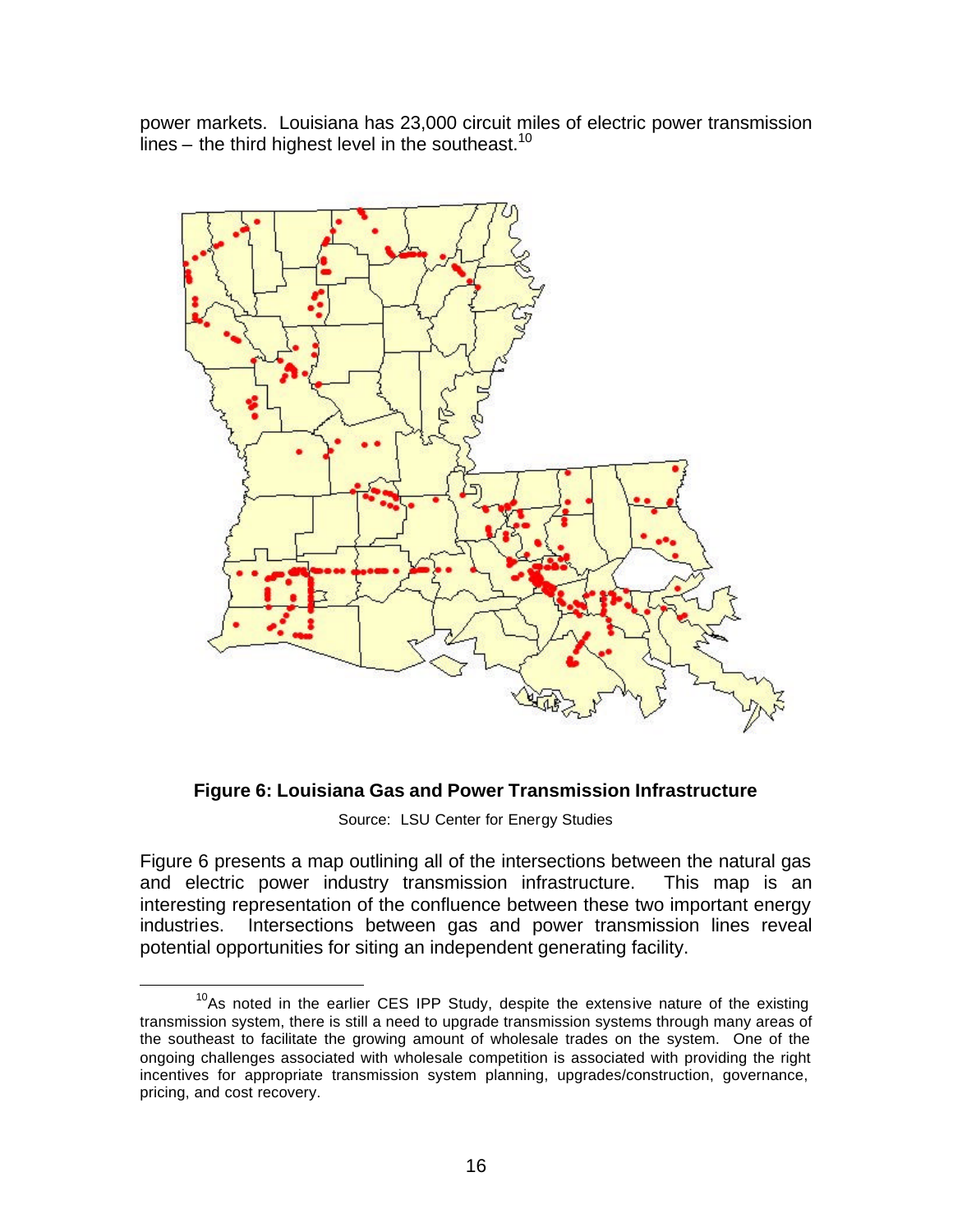Another important reason for independent power generators locating in Louisiana is the competitive opportunities these companies have for indirectly serving the state's retail load. Under Louisiana law, and the rules and regulations of the Louisiana Public Service Commission (LPSC), competition for retail end users is prohibited. However, utilities in the state have the obligation to serve their customers in the most least cost, reliable manner. If purchases from the wholesale market result in lower cost resources, utilities are generally expected to procure those resources as opposed to operating their own, less efficient facilities.

One idea that has made the Gulf South region so attractive to IPPs has been the perceived possibilities of displacing older, less efficient, high-cost utility generation. Figure 7, for instance, shows the age profile of the generating facilities serving Louisiana. Figure 8, shows the efficiency of these generating facilities. Older facilities do not compare favorably with either newer gas fired turbines, which use 10,000 Btus of energy for every kWh generated, or with combined cycle generating facilities which use between 6,000-7,000 Btus for every kWh generated.



#### **Figure 7: Disposition of Regional Generating Capacity by Age Category**

Source: Utility Data Institute.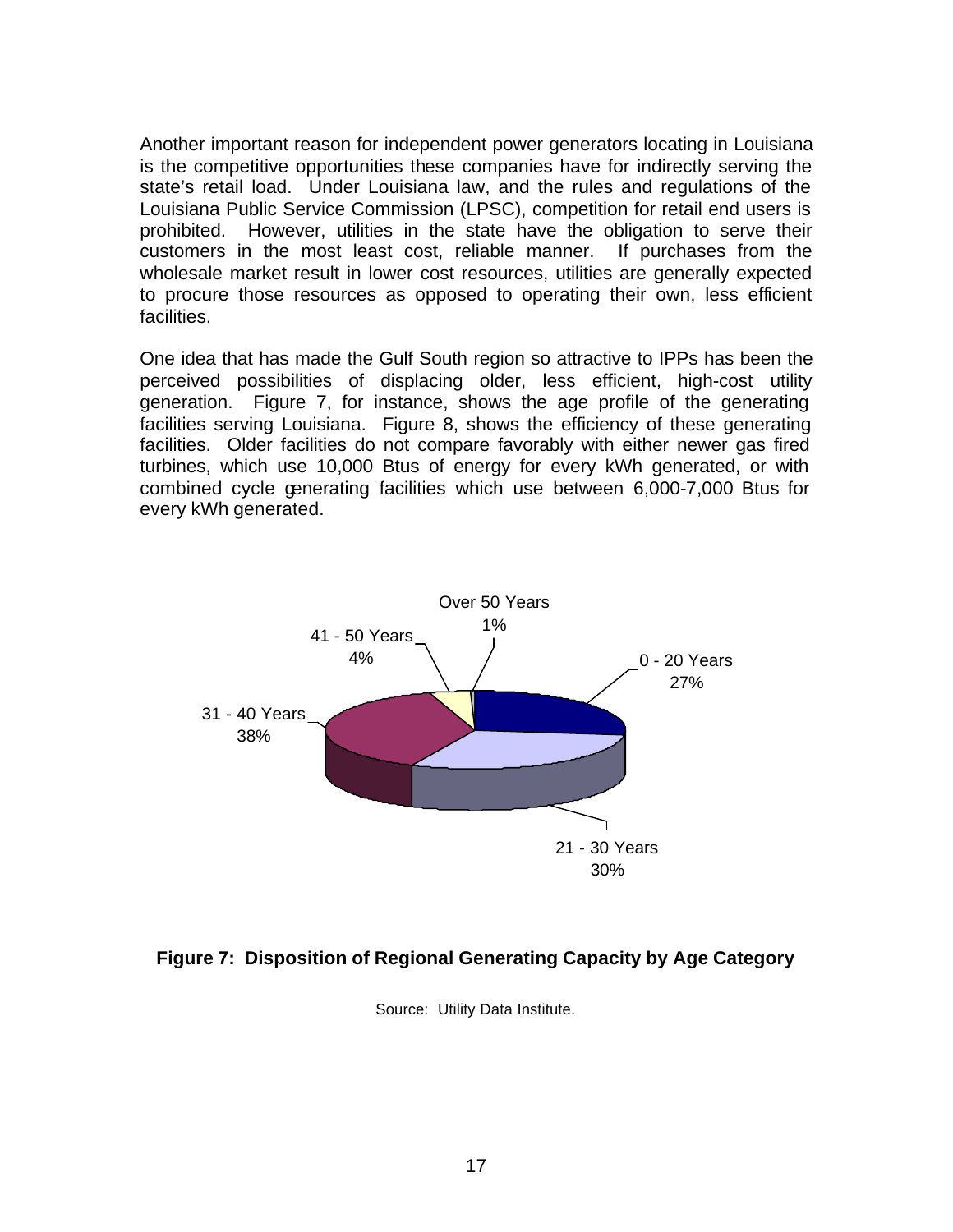

# **Figure 8: Efficiency Disposition of Regional Generating Capacity by Age Category**

Source: Utility Data Institute.

All of these attributes – availability of natural gas, extensive gas pipeline infrastructure, power transmission infrastructure, and an older, antiquated regulated utility generating fleet – have made Louisiana an exceptionally attractive place to locate competitive independent power generation facilities. Figure 9 shows the location of these facilities throughout the state by their current operating status.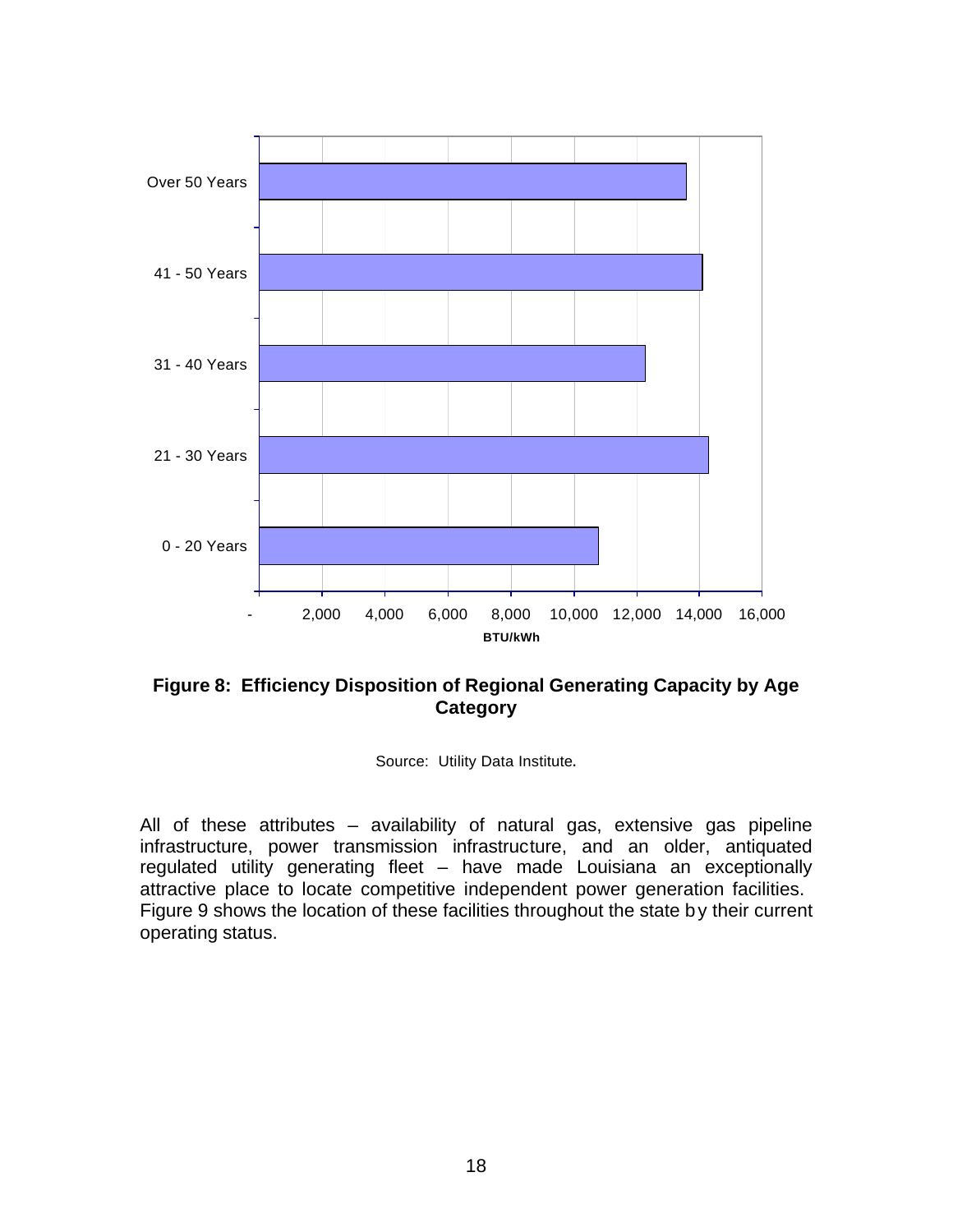

**Figure 9: Announced Independent Power Facilities in Louisiana**

Despite what appears to continue to be a significant amount of development in the state, Louisiana has also felt the pinch of the recent industry downturn. New capacity development in the state has come to a halt. At the time of the last CES IPP Study, the important issue under investigation was determining how much independent power development would occur in the state, and the economic consequences of this development. Today, the issue under investigation is the determination of how much announced development will be maintained, rather than how much new capacity will be developed.

The high degree of relatively late regional power plant development, in addition to the existing instability in the energy industry, creates considerable uncertainty for ongoing IPP development in Louisiana. The southeastern region, also known as the SERC region,  $11$  has an extensive amount of capacity slated for development over the next decade. Table 4 breaks this development out on an

 $\overline{a}$  $11$ SERC stands for the Southeastern Electric Reliability Council and is the regional reliability planning institution associated with the North American Electric Reliability Council (NERC) that oversees and governs many transmission and reliability operations and procedures.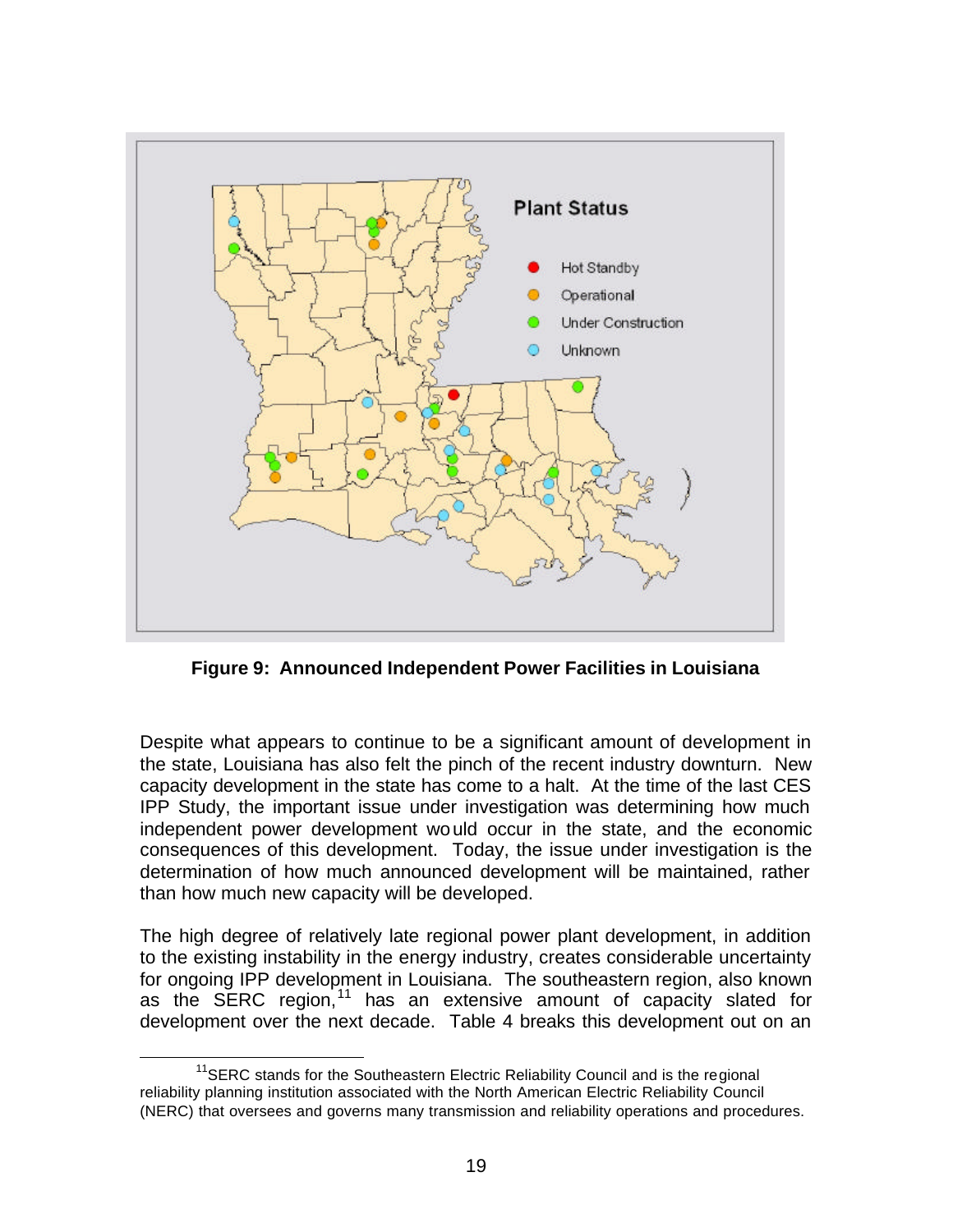annual basis for each NERC sub-region including the Entergy sub-region (ENT) that includes Louisiana. As seen from the table, the Entergy sub-region is one of the most active in the southeast, accounting for 29 percent of all announced developed over the 2002-2010 period.

| <b>Region</b> | 2002  | 2003                        | 2004  | 2005  | 2006  | 2007  | 2008 | 2009 | 2010 | Total  |
|---------------|-------|-----------------------------|-------|-------|-------|-------|------|------|------|--------|
| <b>SERC</b>   |       |                             |       |       |       |       |      |      |      |        |
| Subregions:   |       | 21,943 24,713 23,034 20,486 |       |       | 3,625 | 2,645 | 0    | 0    | -683 | 95.763 |
| <b>ENT</b>    | 8.956 | 8.537                       | 4.225 | 4.028 | 3.075 | 0     | 0    | 0    | -683 | 28.138 |
| SOU           | 6.016 | 8.763                       | 6.542 | 3.990 | 0     | 0     | 0    | 0    | 0    | 25,311 |
| <b>TVA</b>    | 4.406 | 3,110                       | 2,730 | 6,098 | 0     | 2,065 | 0    | 0    | 0    | 18.409 |
| VAC           | 2,565 | 4,303                       | 9,537 | 6.370 | 550   | 580   | 0    | 0    | 0    | 23,905 |

#### **Table 4: Regional Independent Power Plant Development in SERC**

Source: RDI International

Table 5 shows that, to date, approximately 13,736 MWs of independent power development in Louisiana since 2000. Currently, there is approximately 6,508 MWs in operation, or very close to operation. Another 900 MWs are currently under construction. From these figures, it is probably safe to assume that the state will see a total of 7,408 MWs of firm capacity development. This represents about 54 percent of the originally announced capacity.

| <b>Status</b>                       | 2000 | 2001 | 2002  | 2003 | 2004  | 2005  | 2006  | <b>Total</b> |
|-------------------------------------|------|------|-------|------|-------|-------|-------|--------------|
|                                     |      |      |       |      |       |       |       |              |
| <b>Total Announced Development</b>  | 417  | 686  | 5,405 | 900  | 1,505 | 1,748 | 3,075 | 13,736       |
| Operational                         | 417  | 686  |       |      |       |       |       | 1,103        |
| Cancelled Development               |      |      |       |      |       | 1,000 |       | 1,000        |
| <b>Under Construction</b>           |      |      | 5.392 | 900  |       |       |       | 6,292        |
| <b>Planned or Early Development</b> |      |      | 13    |      | 1.505 | 748   | 3.075 | 5,341        |
|                                     |      |      |       |      |       |       |       |              |
| Likely Development                  | 417  | 686  | 5.405 | 900  |       |       |       | 7,408        |
|                                     |      |      |       |      |       |       |       |              |
| Shortfall from Announced            |      |      |       |      |       |       |       | 6,328        |
| Percent of Announced                |      |      |       |      |       |       |       | 46%          |

#### **Table 5: Louisiana Independent Power Development (2000-2006)**

*Source: RDI International*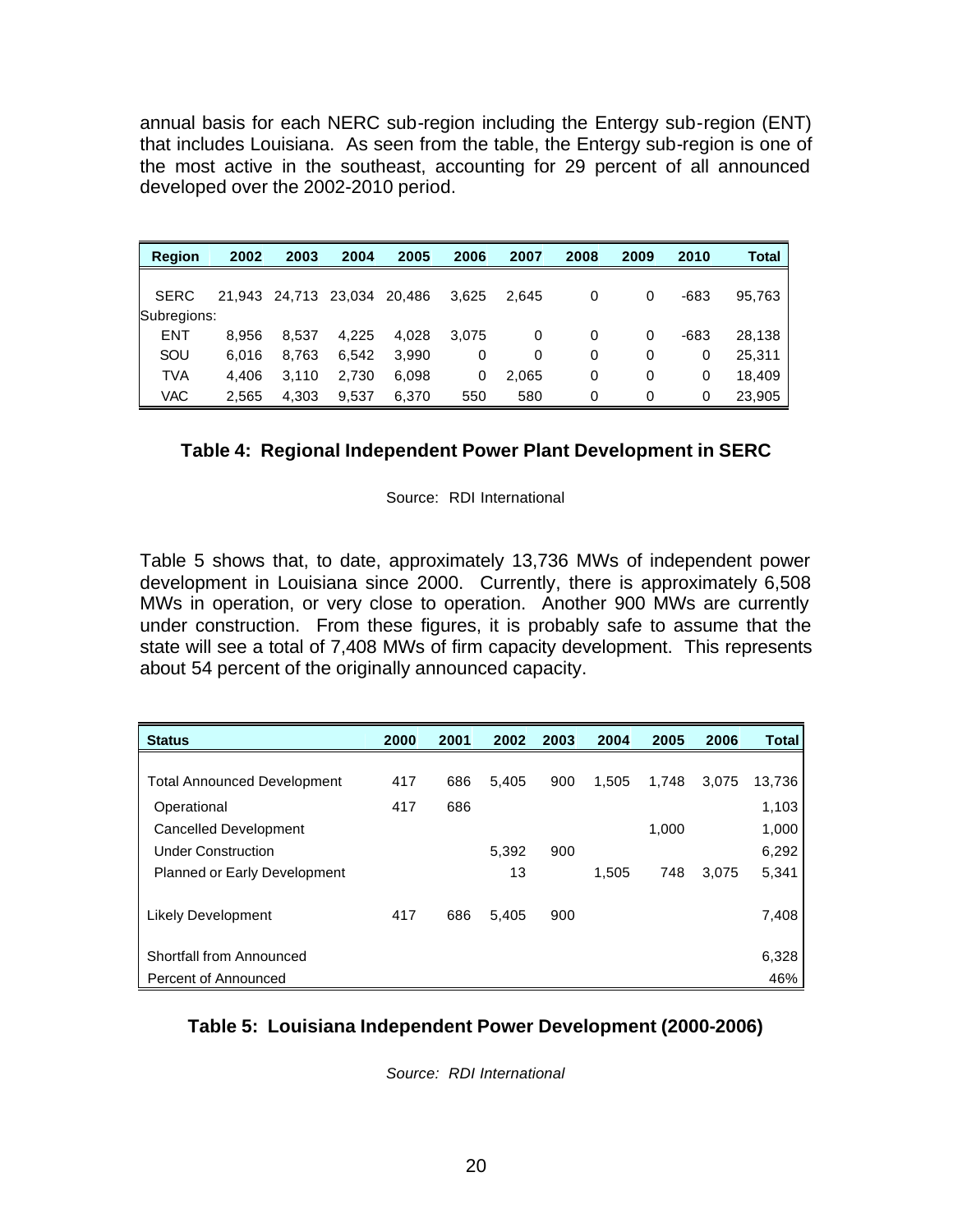Unfortunately, there is an almost equally large percent of announced capacity that is "at risk" of not being developed. To date, 1,000 MWs of capacity has officially been cancelled or tabled. Another 5,341 MWs is planned or under early development. The continued development of these projects in the current energy industry environment is questionable. Thus, 46 percent of the previously announced capacity slated for development in the state may never materialize. As shown in Figure 10, Louisiana has the highest levels of capacity "at risk" relative to its neighboring states.





*Source: RDI International*

As noted above, capacity identified as being "at risk" probably has very little chance of development, and as a consequence, will not result in an economic impact on Louisiana. Since the economic impact figures included in the earlier CES IPP Study were based upon announced capacity additions, some adjustment seems to be in order. Table 6 presents a revised estimate of the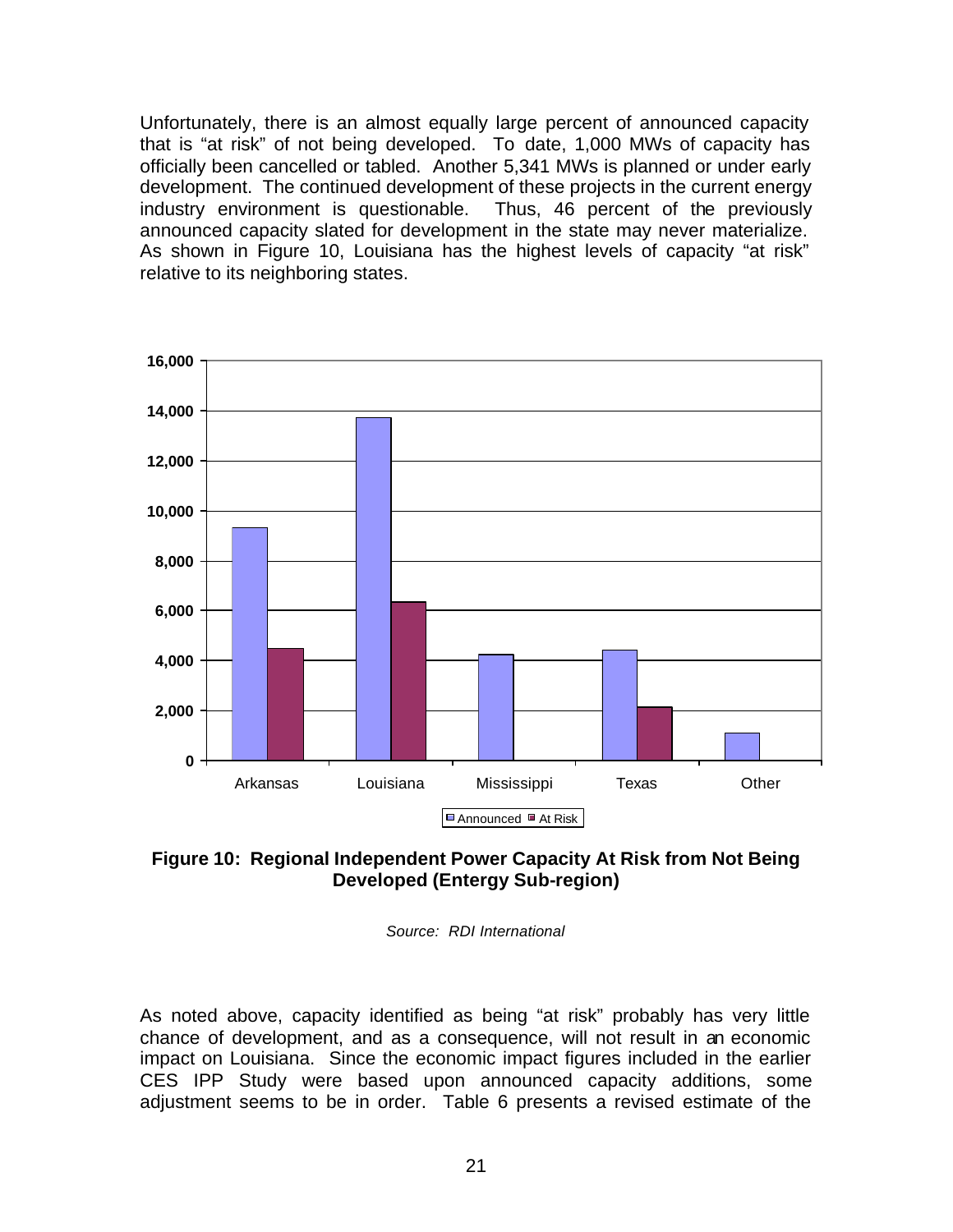overall economic impacts associated with IPP construction in Louisiana, while Table 7 presents the economic impacts of the operation and maintenance of these facilities. As seen from both tables, independent power generation in Louisiana will still impart a significant impact on the state's economy.

|                                     | <b>Original Impacts</b> | <b>Potential Losses</b> | <b>Net Impacts</b> |
|-------------------------------------|-------------------------|-------------------------|--------------------|
| <b>Direct Capital Investment</b>    | \$7,872,800             | \$3,796,800,000         | \$4,076,000,000    |
| <b>Construction Impacts</b>         |                         |                         |                    |
| <b>Output Impacts</b>               |                         |                         |                    |
| Direct Impact                       | \$2,484,248,990         | \$1,194,750,098         | \$1,289,498,892    |
| Indirect Impact                     | \$165,582,175           | \$78,067,627            | \$87,514,548       |
| Induced Impact                      | \$175,509,014           | \$82,849,043            | \$92,659,970       |
| <b>Total Impact</b>                 | \$2,825,340,179         | \$1,355,666,769         | \$1,469,673,410    |
| Employment Impacts (Number of Jobs) |                         |                         |                    |
| Direct Impact                       | 4,833                   | 2,278                   | 2,555              |
| Indirect Impact                     | 1,958                   | 918                     | 1,041              |
| Induced Impact                      | 2,591                   | 1,223                   | 1,367              |
| <b>Total Impact</b>                 | 9,382                   | 4,419                   | 4,963              |
| Value Added                         |                         |                         |                    |
| Direct Impact                       | \$248,907,310           | \$117,600,499           | \$131,306,812      |
| Indirect Impact                     | \$93,024,200            | \$43,835,520            | \$49,188,680       |
| Induced Impact                      | \$107,235,981           | \$50,620,753            | \$56,615,228       |
| <b>Total Impact</b>                 | \$449,167,491           | \$212,056,772           | \$237,110,720      |
| Wages                               |                         |                         |                    |
| Direct Impact                       | \$169,053,896           | \$79,902,056            | \$89,151,841       |
| Indirect Impact                     | \$63,381,802            | \$29,819,230            | \$33,562,572       |
| Induced Impact                      | \$63,020,873            | \$29,749,007            | \$33,271,866       |
| <b>Total Impact</b>                 | \$295,456,572           | \$139,470,293           | \$155,986,279      |

# **Table 6: Revised Economic Impacts Associated with the Construction of Independent Power Generation**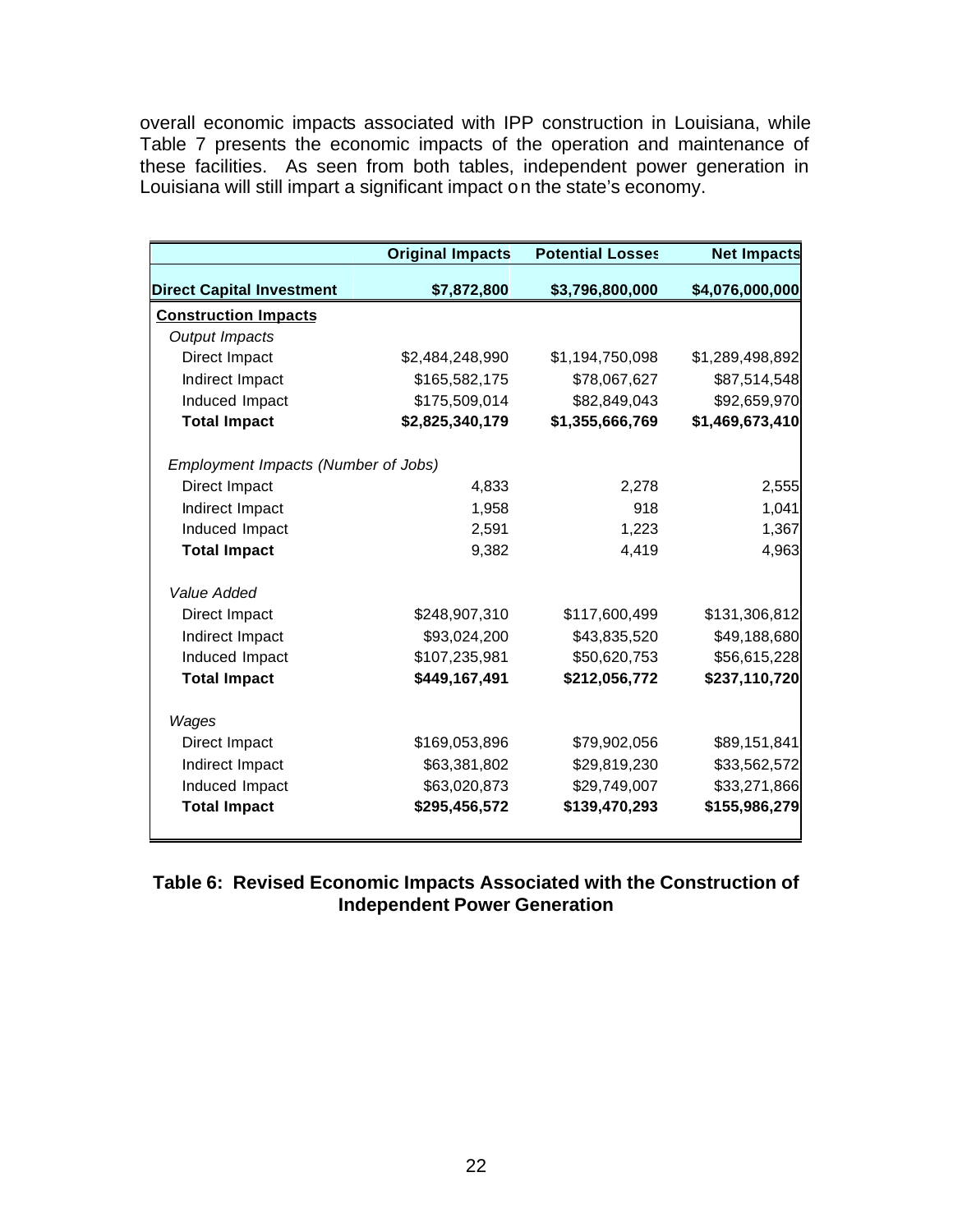| <b>O&amp;M Impacts</b>              | <b>Original Impacts</b> | <b>Potential Losses</b> | <b>Net Impacts</b> |
|-------------------------------------|-------------------------|-------------------------|--------------------|
|                                     |                         |                         |                    |
| Output Impacts                      |                         |                         |                    |
| Direct Impact                       | \$1,729,095,125         | \$828,853,412           | \$900,241,713      |
| Indirect Impact                     | \$17,450,676            | \$8,188,854             | \$9,261,823        |
| Induced Impact                      | \$42,034,093            | \$19,724,798            | \$22,309,295       |
| <b>Total Impact</b>                 | \$1,788,579,894         | \$856,767,064           | \$931,812,830      |
| Employment Impacts (Number of Jobs) |                         |                         |                    |
| Direct Impact                       | 674                     | 316                     | 358                |
| Indirect Impact                     | 180                     | 84                      | 95                 |
| Induced Impact                      | 629                     | 295                     | 334                |
| <b>Total Impact</b>                 | 1,483                   | 696                     | 787                |
| Value Added                         |                         |                         |                    |
| Direct Impact                       | \$215,046,759           | \$100,912,235           | \$114,134,524      |
| Indirect Impact                     | \$8,975,078             | \$4,211,621             | \$4,763,457        |
| Induced Impact                      | \$25,682,839            | \$12,051,858            | \$13,630,981       |
| <b>Total Impact</b>                 | \$249,704,677           | \$117,175,714           | \$132,528,962      |
| Wages                               |                         |                         |                    |
| Direct Impact                       | \$49,334,033            | \$23,150,350            | \$26,183,683       |
| Indirect Impact                     | \$6,333,960             | \$2,972,256             | \$3,361,704        |
| Induced Impact                      | \$15,093,385            | \$7,082,679             | \$8,010,706        |
| <b>Total Impact</b>                 | \$70,761,379            | \$33,205,286            | \$37,556,093       |

#### **Table 7: Revised Economic Impacts Associated with the Operation and Maintenance of Independent Power Generation**

Independent power developers will be responsible for a \$4.1 billion capital infusion into the Louisiana economy. The construction impacts of these new generation facilities alone will result in a one-time \$1.5 billion total economic impact. The value added associated with this construction activity will amount to approximately \$237 million. Total wages created by this expansive construction initiative are estimated to be \$156 million. Estimated construction jobs are to be close to 5,000.

The operation and maintenance (O&M) of these independent power generation facilities will also have a considerable impact on the Louisiana economy, albeit to a lesser extent than construction. The total economic impact of running all these facilities, in a typical year (once total development has been completed) will be about \$1 billion. The total value added from operating these facilities is around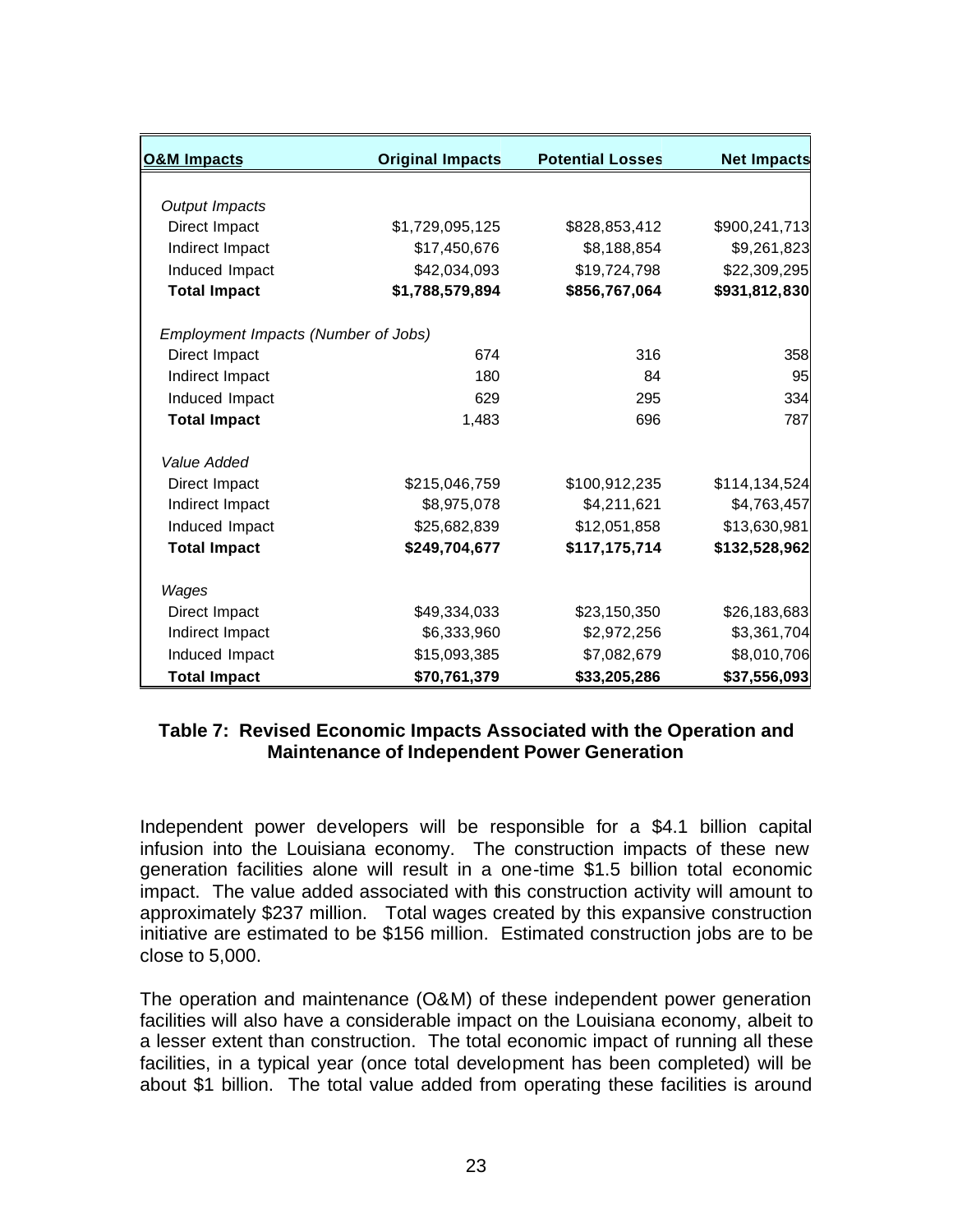\$133 million. Total wages are estimated to be around \$38 million with some 787 jobs created.

While the economic impacts associated with constructing and operating these competitive independent power facilities are considerable, they are only one part of the overall benefits associated with more vibrant wholesale competition. These new highly efficient generators have the ability to displace older less efficient utility generation. These efficiency enhancing opportunities create lower cost wholesale electricity, which, in turn, lowers the cost of purchased power for regulated utilities. These lower purchased power costs, in turn, can be passed along to ratepayers who benefit from this enhanced wholesale competition. The next section of this report examines the opportunities for efficiency improvements and estimated the potential implications for Louisiana ratepayers.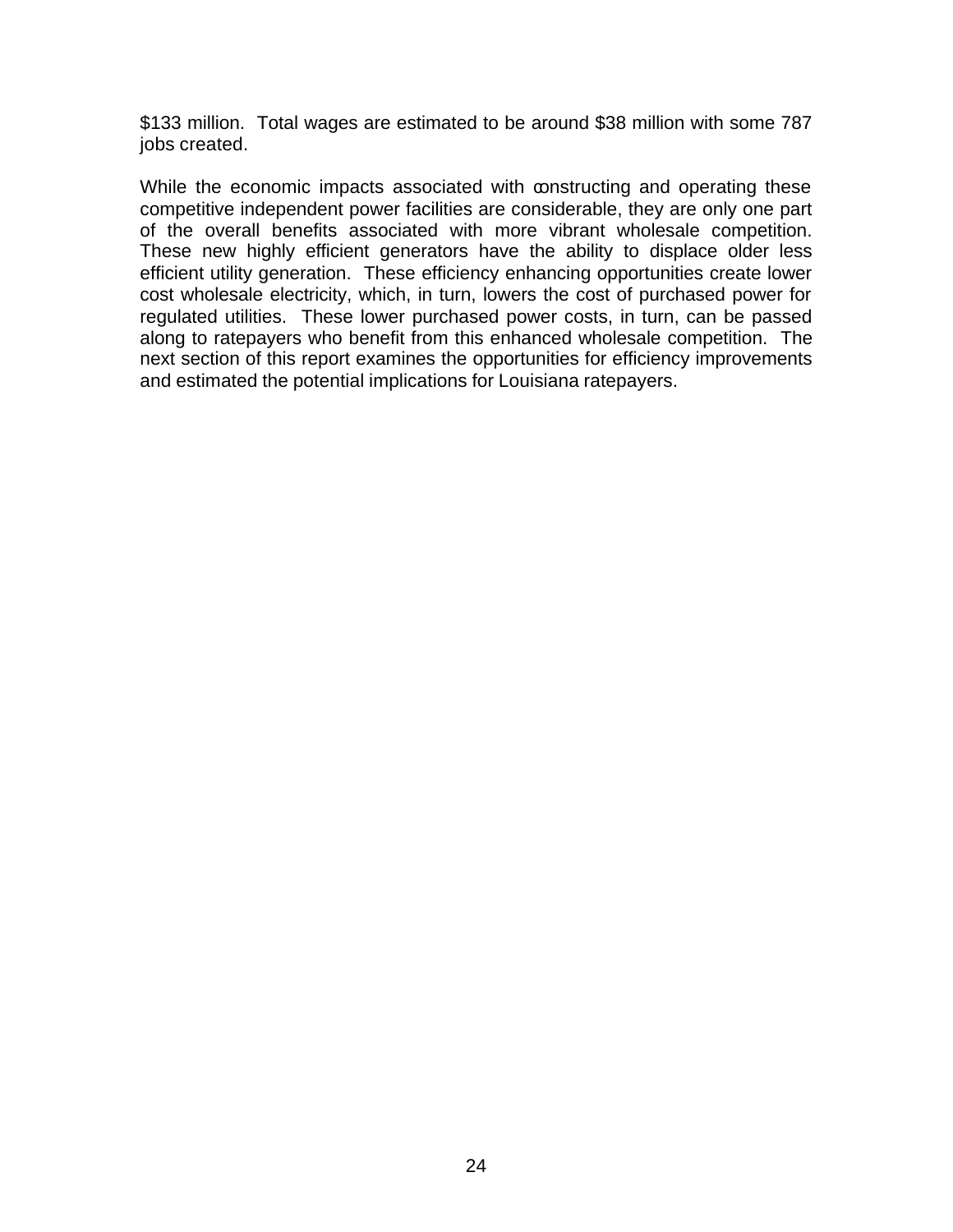# **SECTION 5: EFFICIENCY OPPORTUNITIES ASSOCIATED WITH INDEPENDENT POWER DEVELOPMENT**

The earlier CES IPP Study noted that there were essentially three different types of economic impacts associated with independent power development. The first two sets of economic impacts are associated with the construction and operation of these large capital intensive investments. The previous section of this report provided an updated estimate of these impacts. However, there are a third set of economic impacts that are associated with regional power generation efficiency improvements. These efficiency improvements are created by replacing older, less efficiency incumbent utility generation with electricity from newer, more efficient independent power facilities.

Efficiency improvements associated with wholesale competition was arguably one of the earliest and most powerfully motivating arguments for moving forward with electric restructuring. As noted in the earlier CES IPP Study, independent power generators have been interested in this region primarily because of their competitive opportunities to beat out older, oil and gas fired steam generation facilities. The competitive implications of this displacement is a tendency to lower the regional wholesale supply curve, and for a fixed level of demand, a reduction in overall regional wholesale prices. An example of this effect has been provided in Figure 11.



**Figure 11: Hypothetical Example of Efficiency Enhancing Opportunities of Competitive Generation Markets**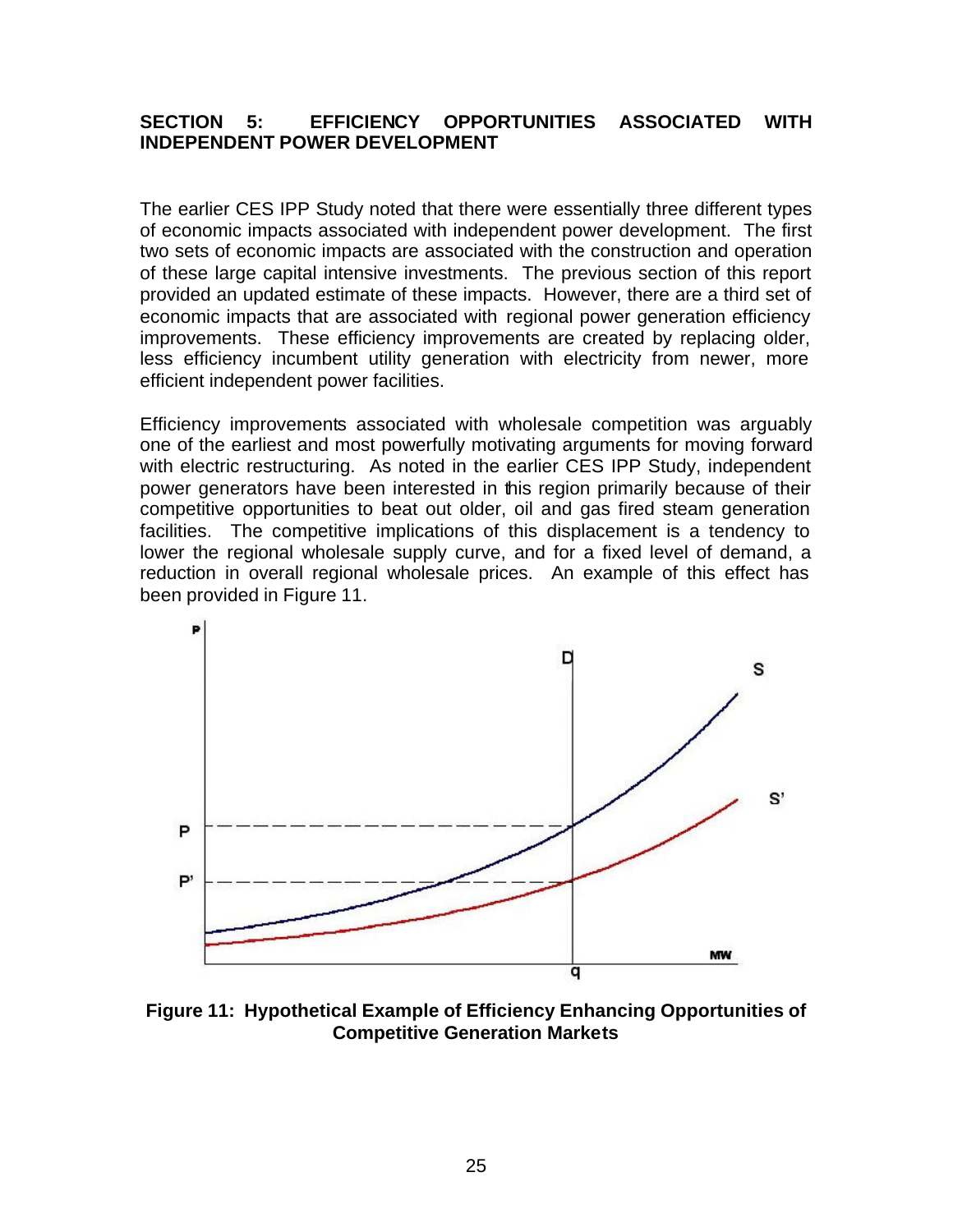Two supply curves have been illustrated in Figure 11. The shift from the first supply curve (S) to the second supply curve (S') is meant to represent the introduction of newer, more efficient independent power generators. The supply curve shifts out because costs are lower throughout the better part of the range of the curve. Demand is represented by the curve D, and at a fixed level (q). As seen in the figure, the displacement of older resources with newer ones, causes the supply curve to shift outwards (from S to S'). As a result, prices are lowered from P to P'. Even without retail competition, these highly efficient resources will lower purchased power costs for incumbent utilities serving regulated load, and thereby lower bills for consumers. Lower bills result in increased disposable income that households can spend on other goods and services.

One may ask that if these benefits are so obvious, what is preventing them from occurring in Louisiana. To a certain extent, Louisiana customers have already seen some benefits associated with these lower cost independent power resources. The sheer abundance of these resources has helped lower regional power prices to very competitive levels. However, there are still a number of barriers that prevent the complete realization of these benefits. Some of the primary constraints limiting the benefits of wholesale competition are associated with transmission, reliability, and market structure.

*Transmission Constraints:* Electric power is moved over a host of high voltage power transmission lines that have traditionally linked generation to load centers. This complex system of intertwined lines has been developed over several decades under a traditional regulatory framework. As these lines were being developed, there were few commercial transactions between utilities (i.e., wholesale power trades). The linkages between utilities were traditionally developed for the purpose of reliability – namely, having the ability to temporarily pull generation resources from a neighboring utility system should there be an unanticipated surge in demand or generation outage. Some commercial transactions did take place, but were generally limited in nature.

Since the passage of Order 888, the transmission system in the U.S., has been asked to move an ever increasing share of electricity in wholesale, for-profit, commerce. While this new system of wholesale power commerce has created significant opportunities for consumers, it has also put an increasing amount of physical pressure on a system that was not entirely designed for widespread commercial purposes. Transmission limitations have resulted in several instances where lines have become 'tied-up" and unable to move electricity engaged in interstate commerce. These constraints limit the opportunity to access lower cost resources, even within a single state. As a result, customers may have to be served by a higher cost local generation resource that is not subject to the transmission constraint.

*Reliability Constraints:* Another common and practical problem that can limit opportunities associated with wholesale power can be constraints associated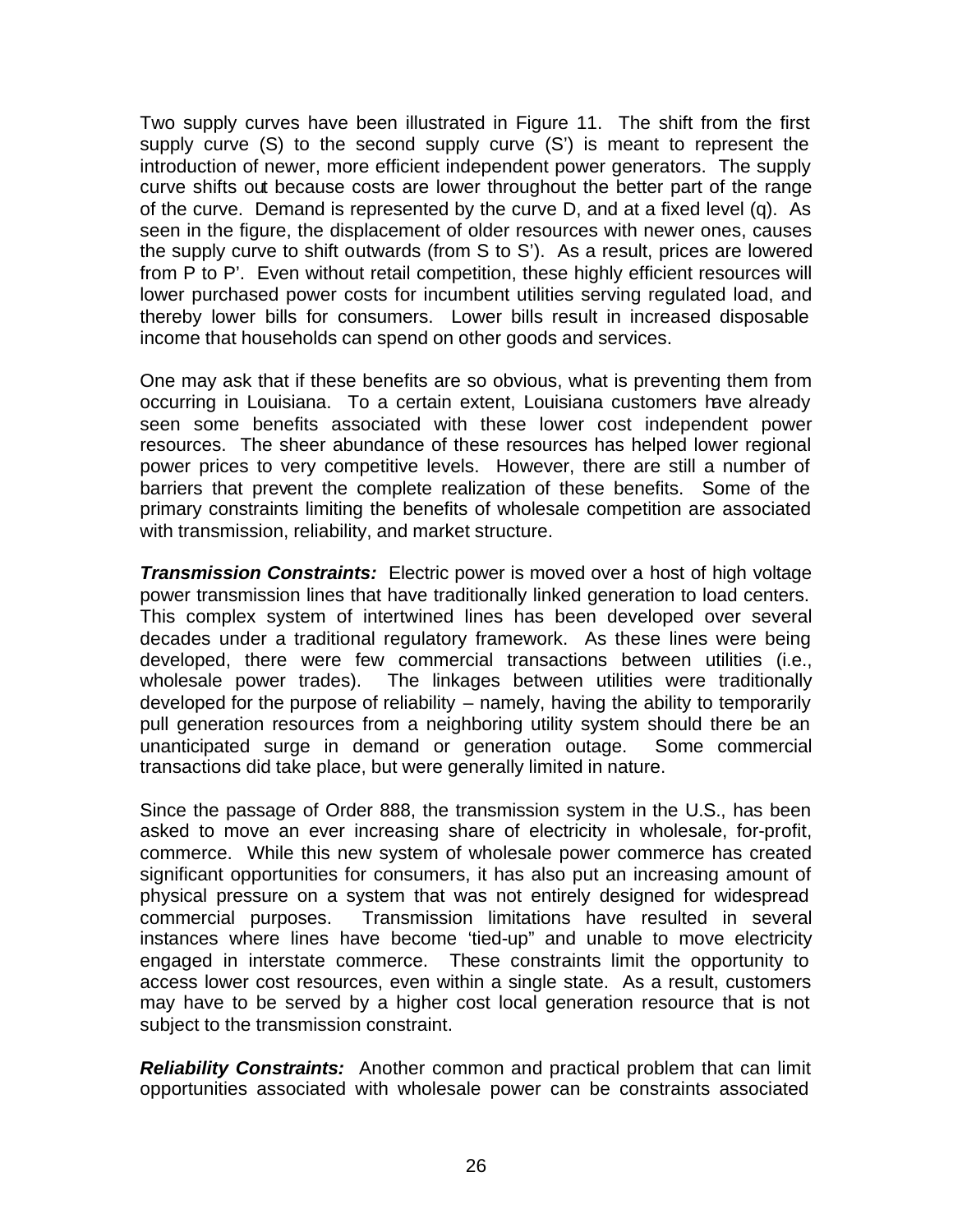with trying to maintain a reliable and stable electric power network. In many instances, voltage support, backup, and other system reliability requirements must be provided locally. This can prevent lower cost power, located outside the immediate vicinity, to be utilized. Again, this prevents the supply curve from reaching the full benefits illustrated in Figure 11.

*Market Structure Constraints:* Another potential limiting constraint to attaining an optimal region-wide least cost dispatch is associated with market structure in many parts of the U.S. These market structure problems can be the result of poor market design and potential market manipulation, as seen in the Western U.S. during the 1999-2000 time period. Another equally important market structure issue is associated with the vertically integrated utility market structure that exists throughout most of the southeastern U.S., including Louisiana.

A vertically integrated structure entails that generation, transmission, and distribution are all owned by one company. Many competitors find themselves in the position of having to compete with utilities that, in addition to owning generation, also control the monopoly transmission system used to move competitive wholesale electricity.

Many competitors argue that incumbent utilities' investments in generation can provide a powerful economic incentive to operate their monopoly transmission systems to favor their own utility affiliated generation, and to discriminate against non-affiliated generators. In addition, an incumbent utility's significant investments in its own generation can also lead to distortions in the purchased power decisions that it makes on behalf of its captive customers. In this instance, incumbent utilities can have strong economic incentives to preference their own, or affiliate-owned, generation over competitors to maintain their generation market share.

This inherent conflict of interest, a common characteristic of vertical market power, is the primary reason that regulators insist upon independent operation of the transmission grid. Many utilities would argue that since the passage of Order 888, and the implementation of Open Access Transmission Tariffs (OATTs), open and nondiscriminatory access has been the rule of the day for vertically integrated utilities. However, in its recent Standard Market Design (SMD) Notice of Proposed Rulemaking (NOPR), the FERC noted that, despite these competitive policies, vertically integrated utilities have still exercised their ability to manipulate power flows and discriminate against competitive providers. The FERC recently stated that:

Order No. 888 and Order No. 2000 set the foundation upon which to build regional transmission institutions and competitive electricity markets. However, as events have transpired, there remain significant impediments to competitive markets and to the infrastructure needed to meet our electric energy demand. *Unduly*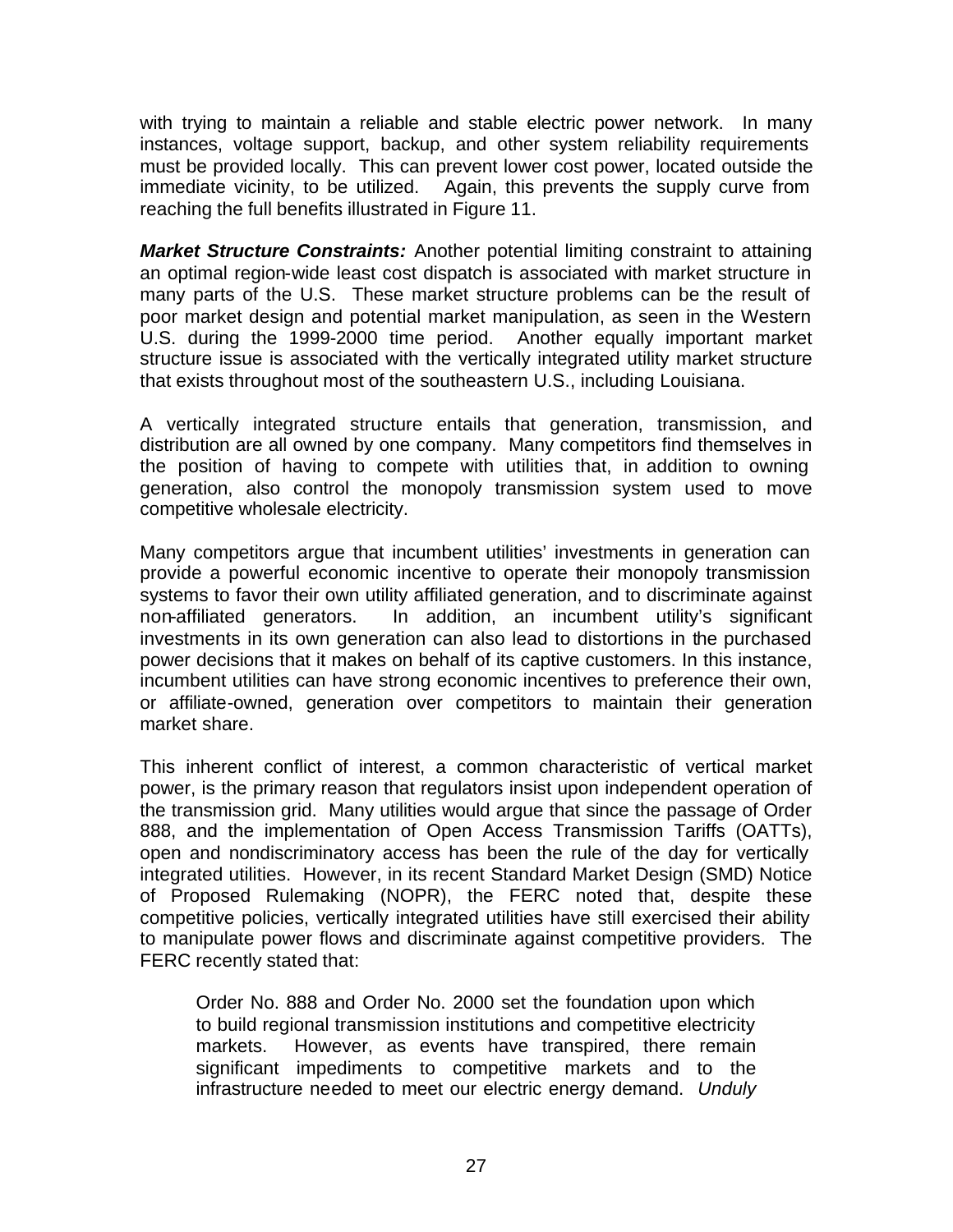*discriminatory transmission practices have continued to occur*…[FERC, Notice of Proposed Rulemaking, Docket Number RM01-12-000 at 15, emphasis added.]

# **5.1 Methods for Estimating Wholesale Market Efficiency Opportunities**

One of the primary means of estimating efficiency opportunities for wholesale markets is by developing an economic dispatch model that simulates how power plants are actually run in a region. This baseline is then compared to a simulation based upon the most optimal solution. Here, "optimal," or the most "efficient," is defined as the least cost resource. Under an optimal dispatch, generators are essentially ranked, or "stacked" based upon their costs, with the lowest cost unit being utilized first, and the highest cost unit being utilized last.

Our method for developing an economic dispatch model for the region<sup>12</sup> was relatively straightforward. The steps followed include:

- (1) Developing a regional baseline wholesale electric supply curve to determine a baseline level of generation and production costs;
- (2) Estimating an optimal wholesale electric supply curve based upon least cost dispatch regardless of the type of provider; and
- (3) Taking the difference between the baseline and optimal supply curves to estimate the economic efficiency opportunities.

The data used in this analysis came from a variety of sources that included FERC Form 1s, Form EIA-411, RDI International Power Generation Database, Utility Data Institute, and the Environmental Protection Agency's EGRID air emissions database. The economic dispatch, or rank ordering, of facilities was based upon fuel costs as a measure of marginal costs. Thus, the savings estimated in the models are fuel-related only and do not include such items as capacity payments for securing the resources on a longer term basis.

Admittedly, this development of a wholesale power market is a simplification of the complex methods by which electricity markets work. In addition, this approach does not take into account the potentially considerable transmission or reliability constraints discussed earlier. This approach does, however, present a generalized estimate of forgone opportunities for expanded wholesale trade in the region. More sophisticated power market modeling approaches, which are virtually infinite in their assumptions and detail, could develop more detailed results. Nevertheless, the basic premise that more efficient generation can lead to lower wholesale prices, which in turn, can lead to lower prices for customers, remains unchanged even with a more sophisticated approach.

 $\overline{a}$  $12$ Throughout the remainder of this section, "region" is defined as the Entergy sub-region of the Southeastern Electric Reliability Council (SERC).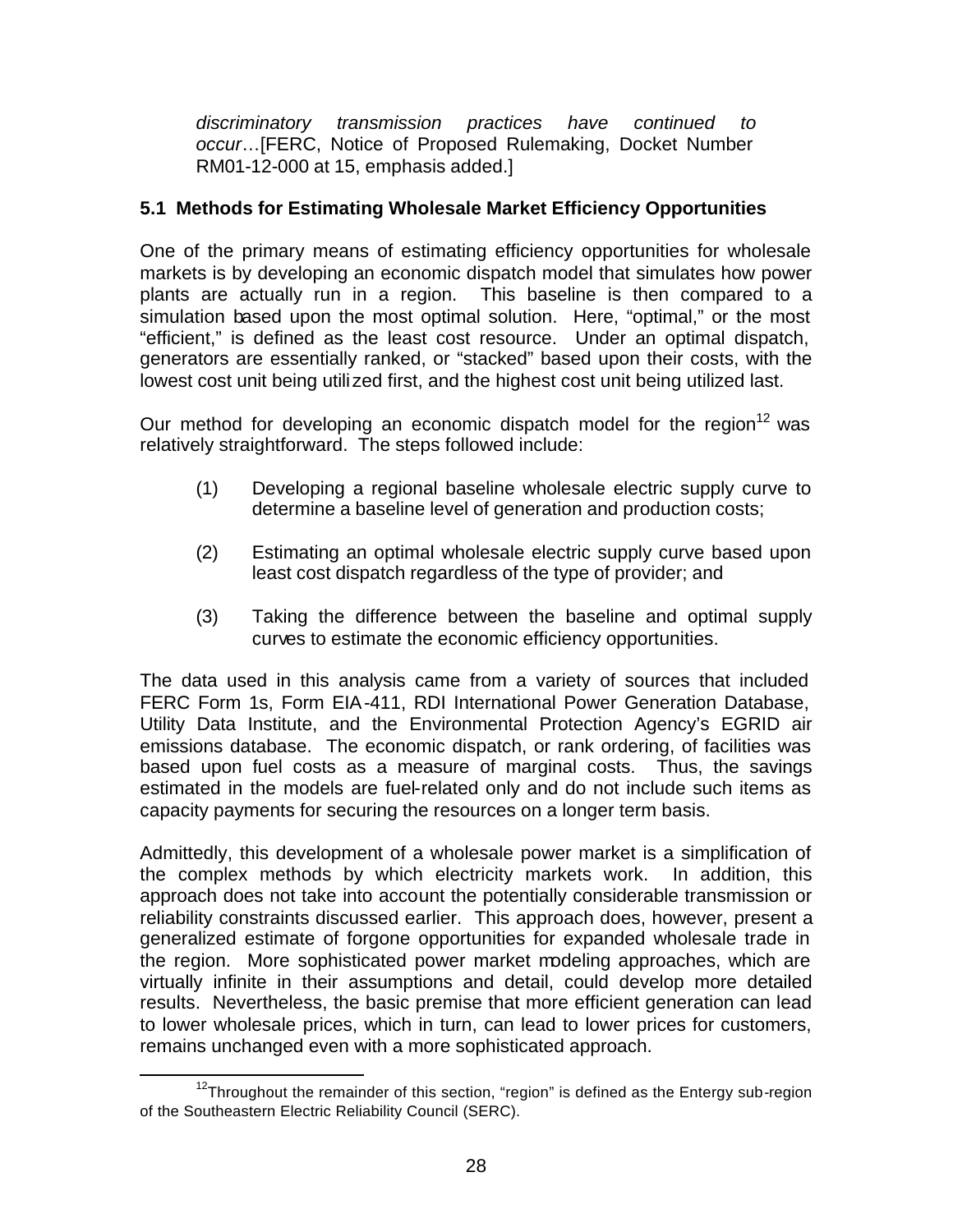# **5.2 Empirical Estimates of Efficiency Opportunities From Expanded Wholesale Markets**

The main efficiency opportunity examined in this study are the opportunities for new competitive power facilities to displace older incumbent utility generation. These older technologies usually consist of oil and gas steam generation facilities. Table 8 breaks out the capacity associated with these older oil and gas fired steam units by major heat rate category. The table presents capacity figures for those oil and gas fired units that were generating power in 2000 (active), as well as those that were inactive but operational.

| <b>Heat</b><br><b>Rate Category</b> | <b>Active</b><br>Capacity <sup>13</sup> | <b>Operational</b><br><b>Capacity</b> |
|-------------------------------------|-----------------------------------------|---------------------------------------|
| (Btu/kWh)                           | (MW)                                    | (MW)                                  |
| $6,000 - 6,999$                     | 369                                     | 899                                   |
| 7,000 - 7,999                       | O                                       | O                                     |
| 8,000 - 8,999                       | 233                                     | 493                                   |
| 9,000 - 9,999                       | 6,057                                   | 6,057                                 |
| 10,000 - 10,999                     | 8,969                                   | 8,975                                 |
| 11,000 - 11,999                     | 2,286                                   | 2,387                                 |
| 12,000 - 12,999                     | 780                                     | 824                                   |
| 13,000 - 13,999                     | 528                                     | 816                                   |
| 14,000 - 14,999                     | 164                                     | 846                                   |
| 15,000 - 15,999                     | 92                                      | 92                                    |
| 16,000 - 16,999                     | 30                                      | 30                                    |
| 17,000 - 17,999                     | 36                                      | 55                                    |
| 18,000 and above                    | 16                                      | 16                                    |
| Total                               | 19,560                                  | 21,490                                |

# **Table 8: Oil and Gas-Fired Generating Capacity by Major Heat Rate Category**

What is striking about this table is the fact that the older less efficient capacity currently in operation is not far in magnitude to the independent power generation capacity that is currently in operation, or under construction, in the region today. The older inefficient generation capacity ranges from 19,560 MW to 21,490 MW, while the announced merchant development for the region is around 28,138 MWs.

 $\overline{a}$  $13$  Active capacity is defined as those plants that had positive generation in the base year, 2000.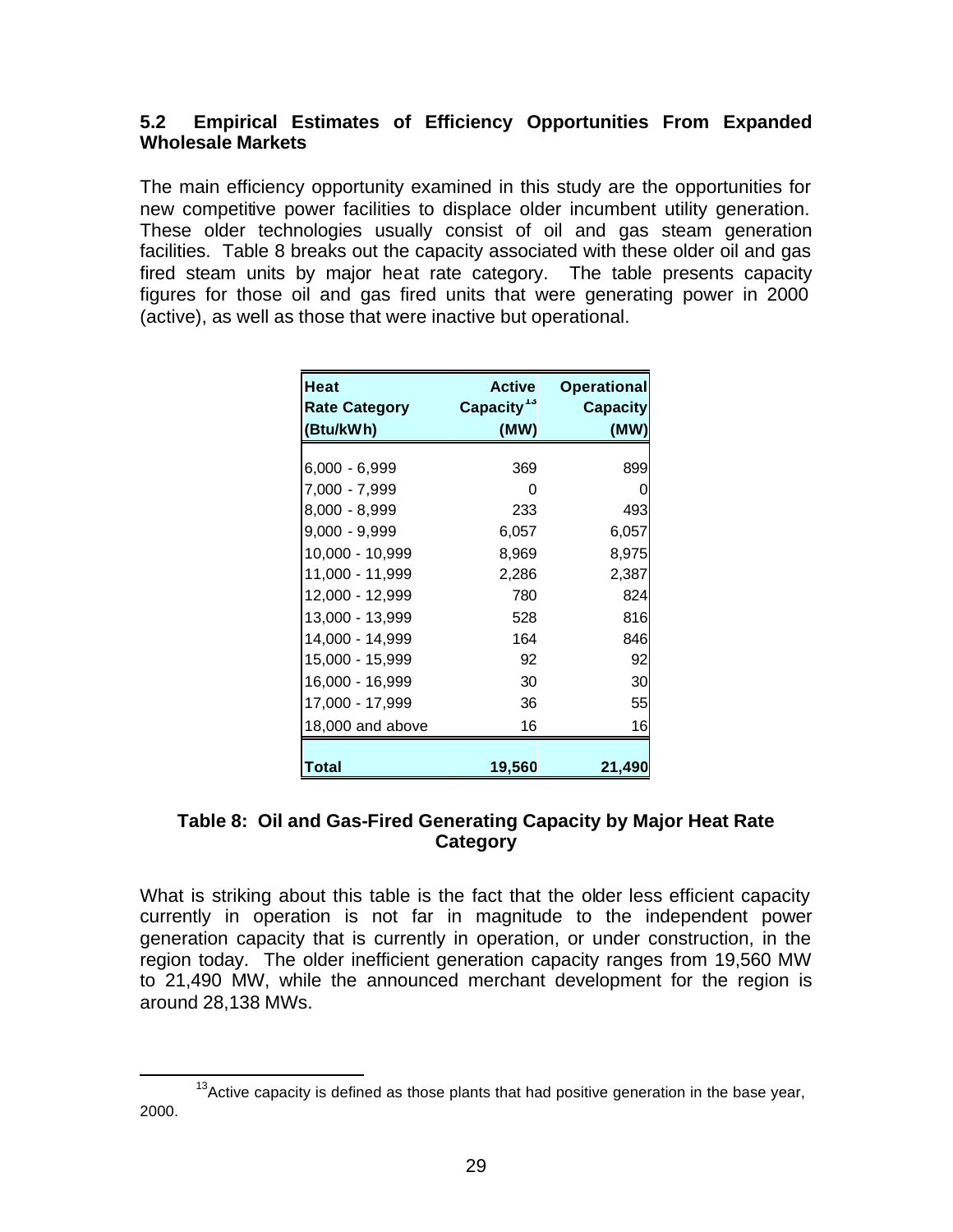Table 9 shows, individually, the number of large (over 100 MW), high heat rate units that are currently in operation in the Entergy sub-region of the southeast.<sup>14</sup> This figures are based upon each unit's "full loaded test heat rate" which is an estimate of its best operating efficiency under full load conditions. In other words, it is the outer boundary of operational efficiency these units can meet. Their actual 2000 reported heat rates have been presented in an adjoining column of the table.

|                        |            | <b>Fully Loaded</b><br><b>Test Heat</b> | <b>Actual</b><br>Heat |                 |     | <b>Annual</b><br><b>Capacity</b> |
|------------------------|------------|-----------------------------------------|-----------------------|-----------------|-----|----------------------------------|
| <b>Plant Name</b>      | <b>COD</b> | Rate                                    | Rate                  | <b>Capacity</b> | Age | <b>Factor</b>                    |
| Big Cajun 1, Unit 1    | 3/1/1972   | 10,322                                  | 10,700                | 115.0           | 31  | 11.0%                            |
| Lewis Creek 1          | 1/1/1962   | 10,352                                  | 10,810                | 271.4           | 41  | 60.2%                            |
| Lewis Creek 2          | 1/1/1962   | 10,352                                  | 10,590                | 271.4           | 41  | 59.9%                            |
| Robert E. Ritchie 1    | 6/1/1961   | 10,372                                  | 12,420                | 359.0           | 42  | 11.9%                            |
| Nelson 4               | 7/1/1970   | 10,419                                  | 11,660                | 591.8           | 33  | 35.8%                            |
| Willow Glen 1          | 3/1/1960   | 10,431                                  | 12,060                | 163.2           | 43  | 29.7%                            |
| Sabine 5               | 12/1/1979  | 10,442                                  | 11,160                | 507.4           | 24  | 51.9%                            |
| Nelson <sub>3</sub>    | 3/1/1960   | 10,476                                  | 11,880                | 163.2           | 43  | 32.2%                            |
| <b>Baxter Wilson 1</b> | 2/1/1967   | 10,480                                  | 10,220                | 544.6           | 36  | 38.2%                            |
| Rex Brown 4            | 9/1/1959   | 10,499                                  | 15,900                | 238.7           | 44  | 12.0%                            |
| Willow Glen 5          | 7/1/1976   | 10,622                                  | 12,820                | 591.8           | 27  | 18.4%                            |
| Big Cajun 1, Unit 2    | 4/1/1972   | 10,635                                  | 11,140                | 115.0           | 31  | 11.3%                            |
| Willow Glen 3          | 12/1/1968  | 10,698                                  | 11,130                | 591.8           | 35  | 16.5%                            |
| Willow Glen 2          | 1/1/1964   | 10,813                                  | 15,590                | 239.4           | 39  | 26.3%                            |
| McClellan 1            | 1/1/1972   | 10,868                                  |                       | 136.0           | 31  | 32.9%                            |
| Michoud 2              | 2/1/1963   | 10,997                                  | 8,730                 | 261.8           | 40  | 35.3%                            |
| Ninemile Point 2       | 7/1/1953   | 11,135                                  | 12,950                | 112.5           | 50  | 30.6%                            |
| Delta 1                | 11/1/1953  | 11,141                                  | 15,540                | 112.5           | 50  | 15.5%                            |
| Michoud 3              | 8/1/1967   | 11,288                                  | 11,020                | 582.3           | 36  | 47.5%                            |
| Harvey Couch 2         | 8/1/1954   | 11,372                                  | 14,480                | 156.3           | 49  | 9.7%                             |
| Michoud 1              | 5/1/1957   | 11,427                                  | 12,660                | 115.2           | 46  | 22.8%                            |
| Delta <sub>2</sub>     | 12/1/1953  | 11,710                                  | 16,790                | 112.5           | 50  | 12.1%                            |
| Lake Catherine 4       | 4/1/1970   | 11,870                                  | 10,760                | 552.5           | 33  | 27.6%                            |
| Cecil Lynch 3          | 6/1/1954   | 12,012                                  | 20,400                | 156.3           | 49  | 3.2%                             |
| Lake Catherine 3       | 4/1/1953   | 12,208                                  | 13,660                | 119.5           | 50  | 12.1%                            |

#### **Table 9: Top 25 High Heat Rate Units (Units 100 MW and Greater)**

 $\overline{a}$  $14$  A number of utilities operate in the Entergy sub-region other than the operating companies of Entergy Corp. Thus, the units presented in Table 11 include those of other utilities operating in the Entergy subregion.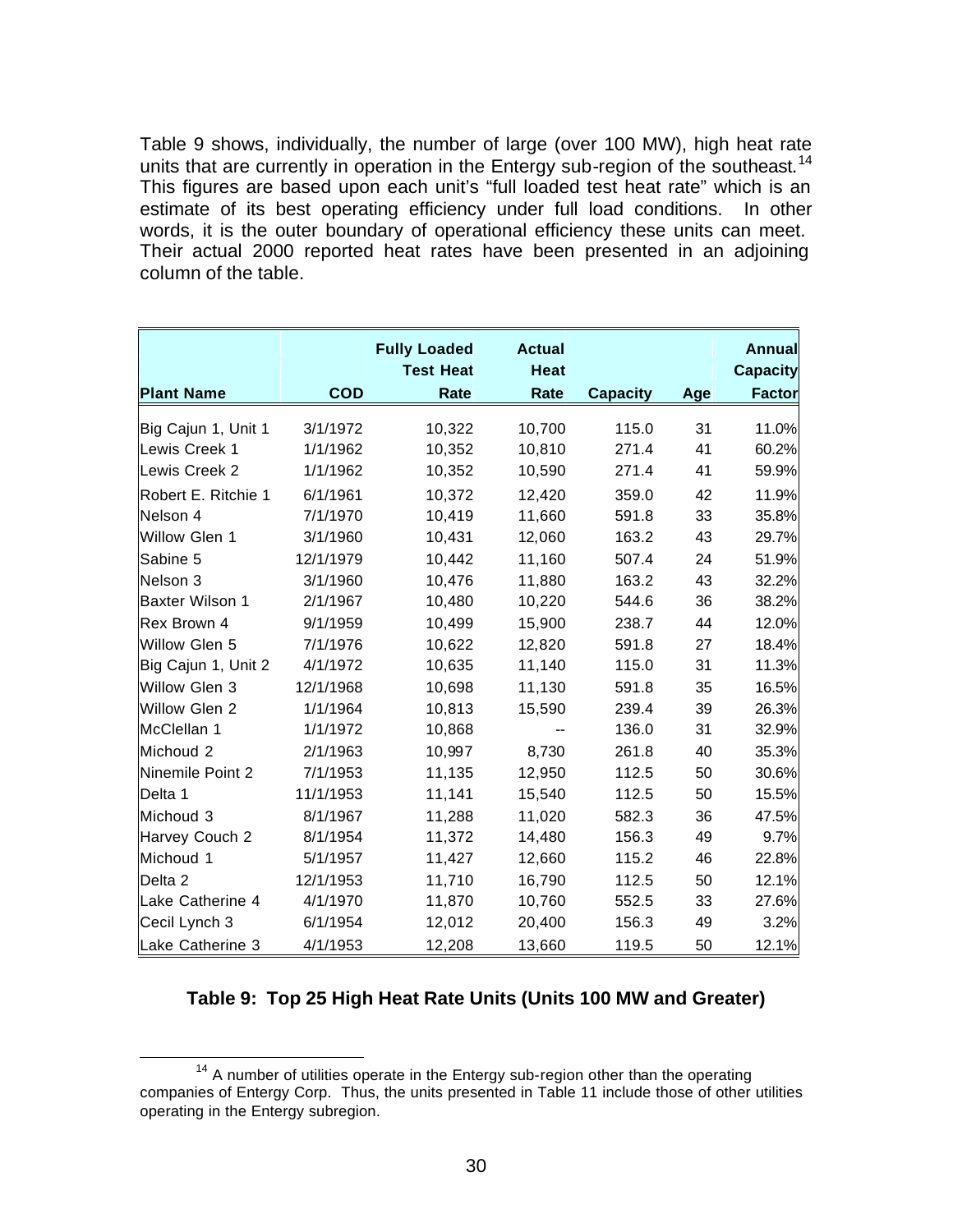The first step in the analysis was to develop two separate regional supply curves. The first supply curve can be thought of as the baseline, and reflects an estimate of how power generation units in the region are currently being utilized. The base year for the analysis was 2000.

The second supply curve developed in the analysis is an approximation of the "optimal" least cost dispatch for the region. This curve treats all units equally, and runs the least cost power plant first, and the most expensive power plant last. Since a number of independent power facilities have, or will, come on line after 2000, similar curves have been developed for the year 2003 and 2005. Electricity demand was also forecasted for this period based upon information provided by the North American Electric Reliability Council ("NERC").

The results from the 2000 test year analysis have been presented in Figure 12. The higher supply curve displayed in the analysis represents the estimated baseline dispatch of generating units in the region, while the lower supply curve represents the simulated optimal dispatch. As seen from the analysis, there appears to be a number of efficiency enhancing opportunities throughout the system. The source of these efficiencies include greater utilization of independent power facilities.



**Figure 12: Estimated Base Case and Revised Least Cost Dispatch**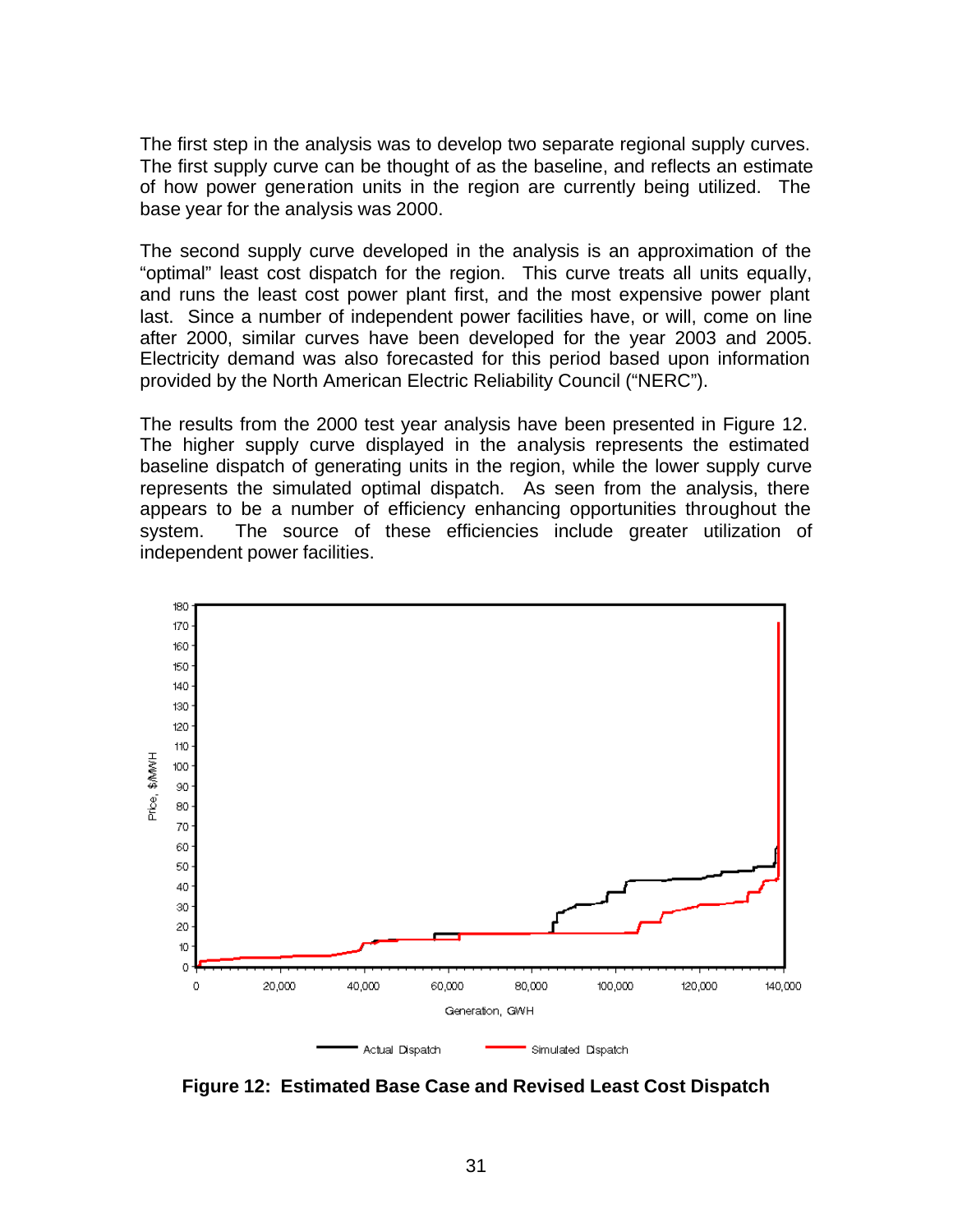One of the main reasons for the efficiency improvements in the region comes from the displacement of older, less efficient utility generation facilities. Table 10 shows the trade-off between merchant and incumbent utility generation utilized in both the base case and the optimal case. In the estimated base case, incumbent generation is estimated to supply some 95 percent of the region's electricity. Competitive generation, on the other hand, accounts for only 5 percent of the region's estimated electricity supply. For the later years under the optimal dispatch scenario, the estimated competitive generation share of the region's generation increases moderately to approximately 27 percent while the estimated utility share falls to 73 percent.

|      | <b>Base Case</b>  |                   | <b>Simulation Case</b> |                   |  |
|------|-------------------|-------------------|------------------------|-------------------|--|
|      | <b>Percent</b>    | <b>Percent</b>    | <b>Percent</b>         | <b>Percent</b>    |  |
|      | <b>Utility</b>    | <b>Merchant</b>   | <b>Utility</b>         | <b>Merchant</b>   |  |
| Year | <b>Generation</b> | <b>Generation</b> | <b>Generation</b>      | <b>Generation</b> |  |
|      |                   |                   |                        |                   |  |
| 2000 | 94.55%            | 5.45%             | 95.42%                 | 4.58%             |  |
| 2003 | 94.65%            | 5.35%             | 72.46%                 | 27.54%            |  |
| 2005 | 94.79%            | 5.21%             | 73.17%                 | 26.83%            |  |

# **Table 10: Shifts in Generation Shares**

Perhaps the most important estimate associated with this optimal dispatch analysis is the potential regional savings associated with regional efficiency improvements. Figure 13 presents these estimates savings for the entire region for three separate years: 2000; 2003; and 2005. The savings become greater as we move out to later years since more low-cost/high efficient generation comes on line.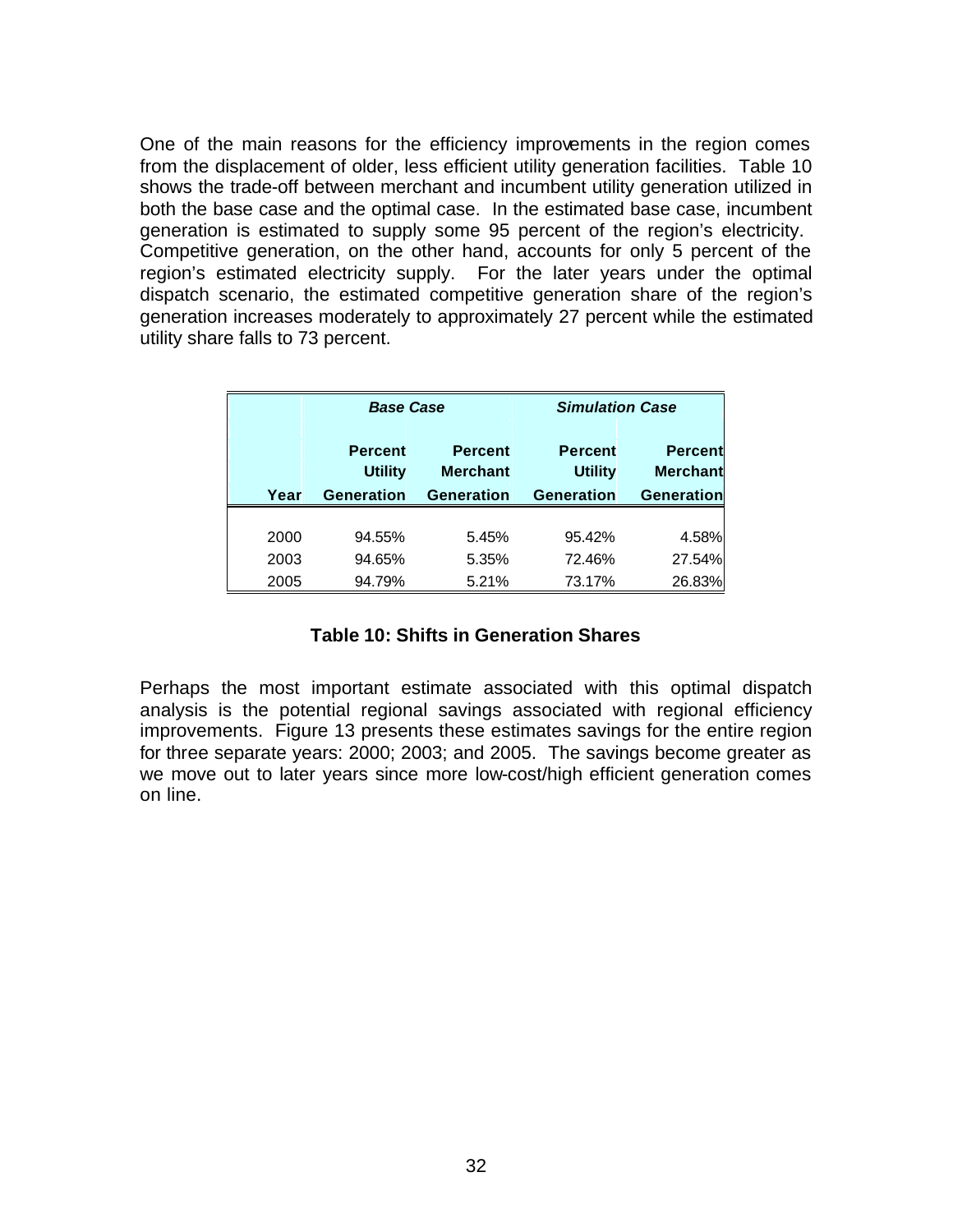

**Figure 13: Estimated Total Regional Savings Associated with Efficiency Gains (\$ Millions)**

Perhaps the most important issue associated with these savings is what they could possible mean to ratepayers. We estimated that if all of these efficiency gains could be achieved for customers, there would be a sizable one time benefit for the region, in general, and Louisiana, more specifically.

Table 11 shows the total regional savings associated with more efficient generation in 2000, 2003, and 2005. Three different sets of saving estimates are presented in the table. The first column identifies total estimated regional savings for the entire Entergy sub-region area of the southeast. The second column presents the estimated savings for the Entergy operating companies within the overall Entergy sub-region. The third column provides an estimate of the savings that would accrue to Louisiana operating companies and their customers.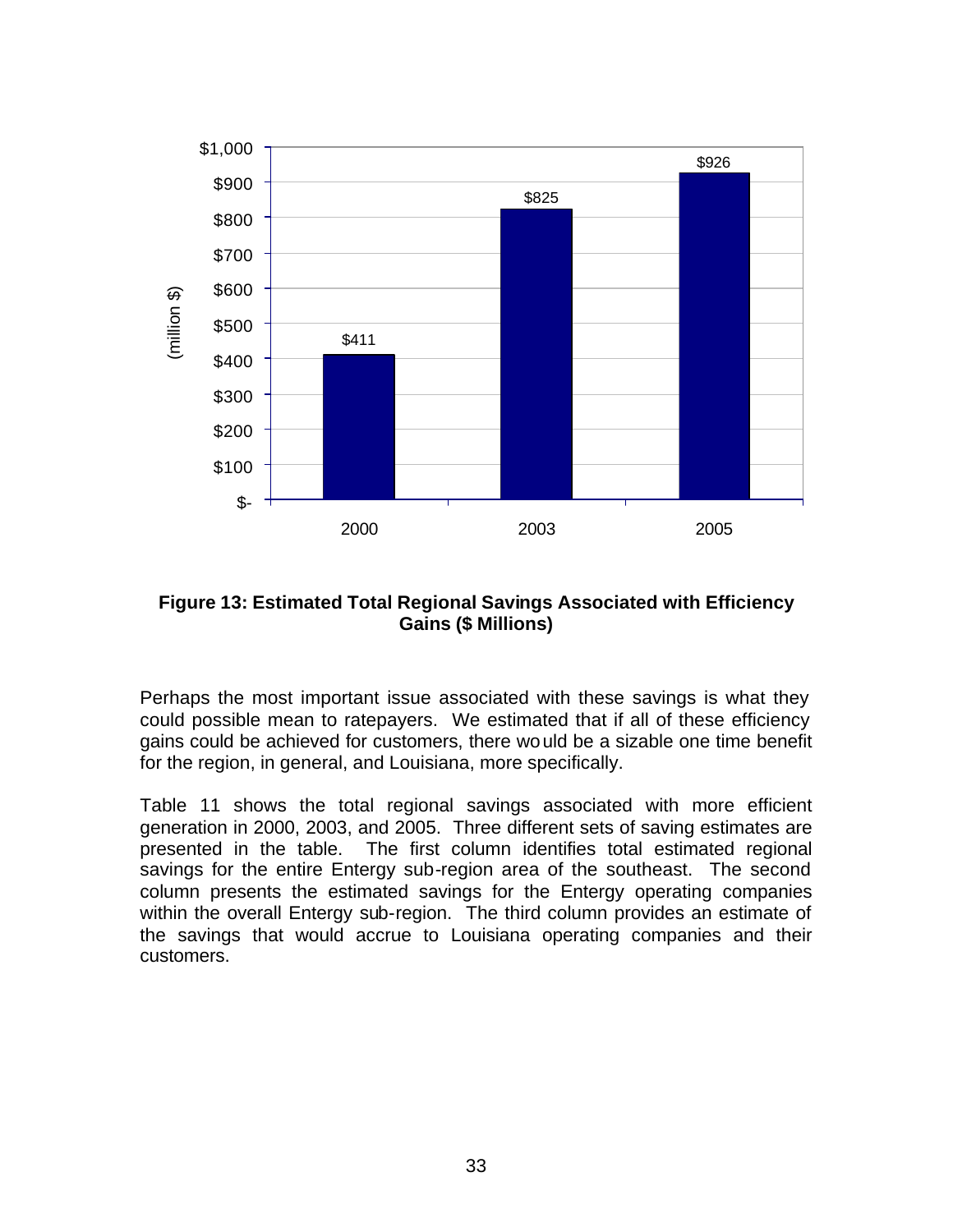| Year    | <b>Estimated</b> |   | <b>Estimated</b> |   | <b>Estimated</b> |  |
|---------|------------------|---|------------------|---|------------------|--|
|         | Regional         |   | <b>Entergy</b>   |   | Louisiana        |  |
|         | <b>Savings</b>   |   | <b>Savings</b>   |   | <b>Savings</b>   |  |
| 2000 \$ | 410,502,359      | S | 360,630,040      |   | \$177,634,433    |  |
| 2003 \$ | 824,994,006      | S | 724,764,706      |   | \$356,995,129    |  |
| 2005 \$ | 926,245,723      | S | 813,715,256      | S | 400,809,229      |  |

#### **Table 11: Break out of Estimated Regional Savings from Efficiency Gains**

A rough approximation of the benefits per customer class in Louisiana can be developed by allocating total Louisiana savings based upon the total sales share for each class. Table 12 breaks these savings out on per customer basis for each major customer class.

|         | <b>Estimated</b><br><b>Savings</b> |    | <b>Estimated</b><br><b>Savings</b> |    | <b>Estimated</b><br><b>Savings</b> |
|---------|------------------------------------|----|------------------------------------|----|------------------------------------|
|         | <b>Per Customer</b>                |    | <b>Per Customer</b>                |    | <b>Per Customer</b>                |
| Year    | <b>Residential</b>                 |    | <b>Commercial</b>                  |    | <b>Industrial</b>                  |
|         |                                    |    |                                    |    |                                    |
| 2000 \$ | 48.12                              | S  | 299.86                             | \$ | 7,386.36                           |
| 2003 \$ | 96.71                              | \$ | 602.64                             | \$ | 14,844.50                          |
| 2005 \$ | 108.58                             | S  | 676.60                             | S  | 16,666.37                          |

#### **Table 12: Break out of Estimated Louisiana Per Customer Savings by Customer Class**

It is important to keep in mind that the estimates presented in Tables 10 through 12 are based upon a generalized economic dispatch model that does not take into account transmission or reliability constraints. In addition, these estimates do not include capacity payments to generators which would be required to secure this capacity over longer periods of time. Both factors would tend to dampen the total savings estimates. As a result, these estimates should be thought of as the outer limit, or "book ends" of savings possible from increased wholesale competition, and the displacement of older utility generation.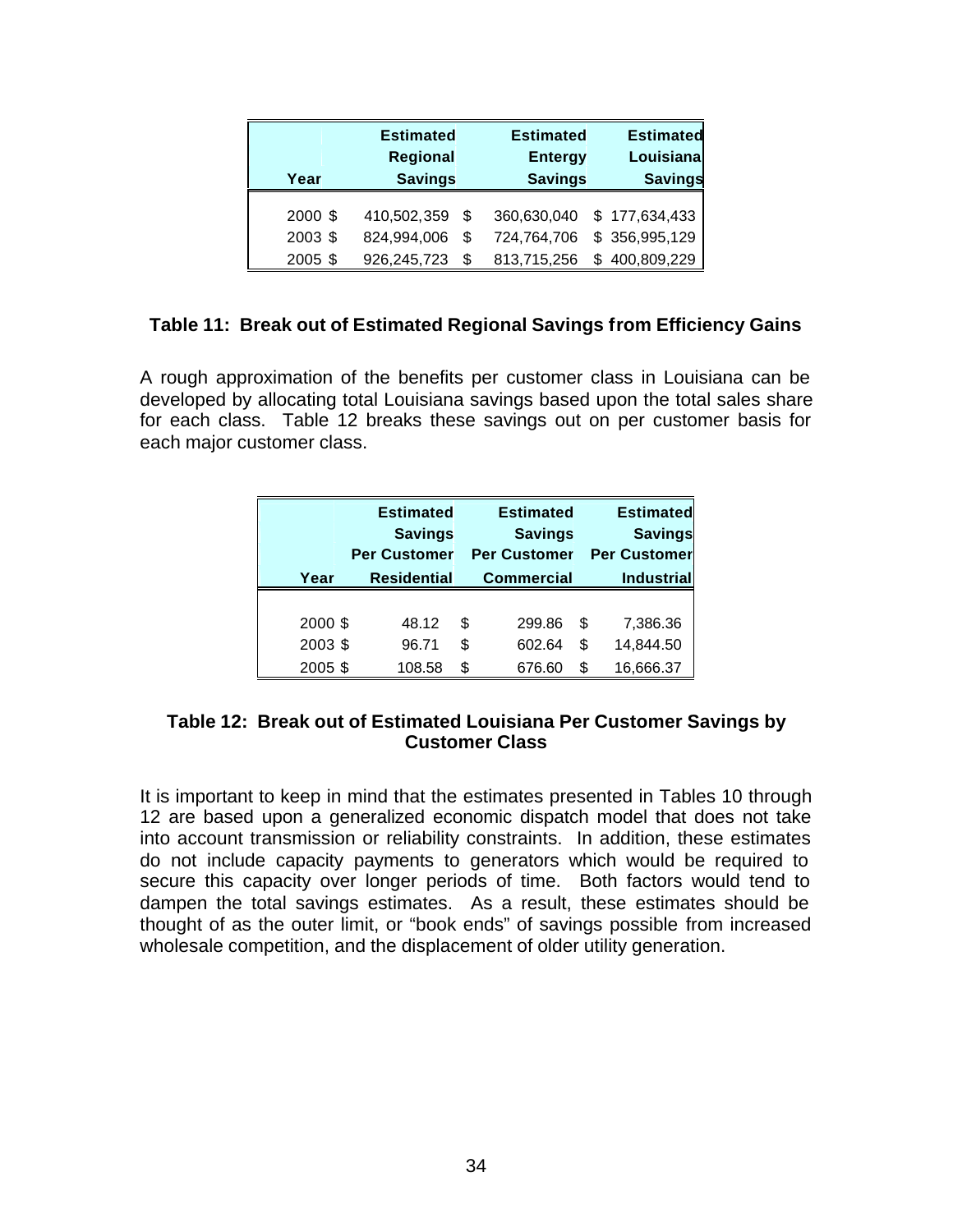# **SECTION 6: CONCLUSIONS**

The purpose of this report has been to update Louisiana stakeholders about the ongoing development of competitive independent power generation in the state. Beginning in 1999, and moving throughout most of 2000-2001, these independent power developers began the process of upgrading and modernizing the state's energy infrastructure. The opening and development of competitive markets in the mid to late 1990s, create a new opportunity for these competitive developers. Louisiana's abundance of natural gas, natural gas pipelines, power transmission lines, a large industrial load, and a region lacking in new power generation development, were considerable attributes the state offered for these developers. Competitive developers reacted favorably by announcing the construction of almost 14,000 MWs of capacity in Louisiana.

Over the past year, however, the industry has been rocked by a souring economy, industry scandals, regulatory uncertainty, and declining access to capital markets for continued development. As a result, a number of the projects that were originally envisioned for development in Louisiana, and around the U.S., have been cancelled. Despite the industry set-back, there is still a considerable amount of new development likely to come on-line in Louisiana over the next several years. This development represents a capital infusion into the Louisiana economy of \$4 billion. As noted in this report, the economic impacts associated with the construction and operation of these facilities expands the direct investment dollars even further.

The ongoing challenge for competitive independent power facilities in Louisiana will be their access to markets. As noted in this report and the earlier CES IPP Study conducted over a year and half ago, independent power facilities locate close to the loads they would like to serve. There have been some claims that IPPs are here to serve loads in areas as remote as the northeast and California. The argument by many of these critics has been that these developers are here to take the state's natural resources, and its generous tax breaks, and export power to far and sundry places with little to no economic benefit to the state. Even if IPPs were to sell their power to remote locations in the continental U.S., this report, and its earlier counterpart, have shown quite clearly that Louisiana would still reap significant economic benefits even if every kWh were exported.

However, IPPs have located in Louisiana to serve Louisiana, and nearby loads (i.e., neighboring state). Existing incumbent utility generation in this region rests heavily upon a large number of old, inefficient oil and gas fired power generation facilities that should be retired. These older units create an economic and profit opportunity for independent power developers; that is, to earn a profit serving loads formerly served by these old, less efficient generators. However, to date, the ability to capitalize on this inefficiency has been illusive. Independent power plants still struggle to find a home for their power despite the fact that units that are decades old, and orders of magnitude less efficient, are still running.